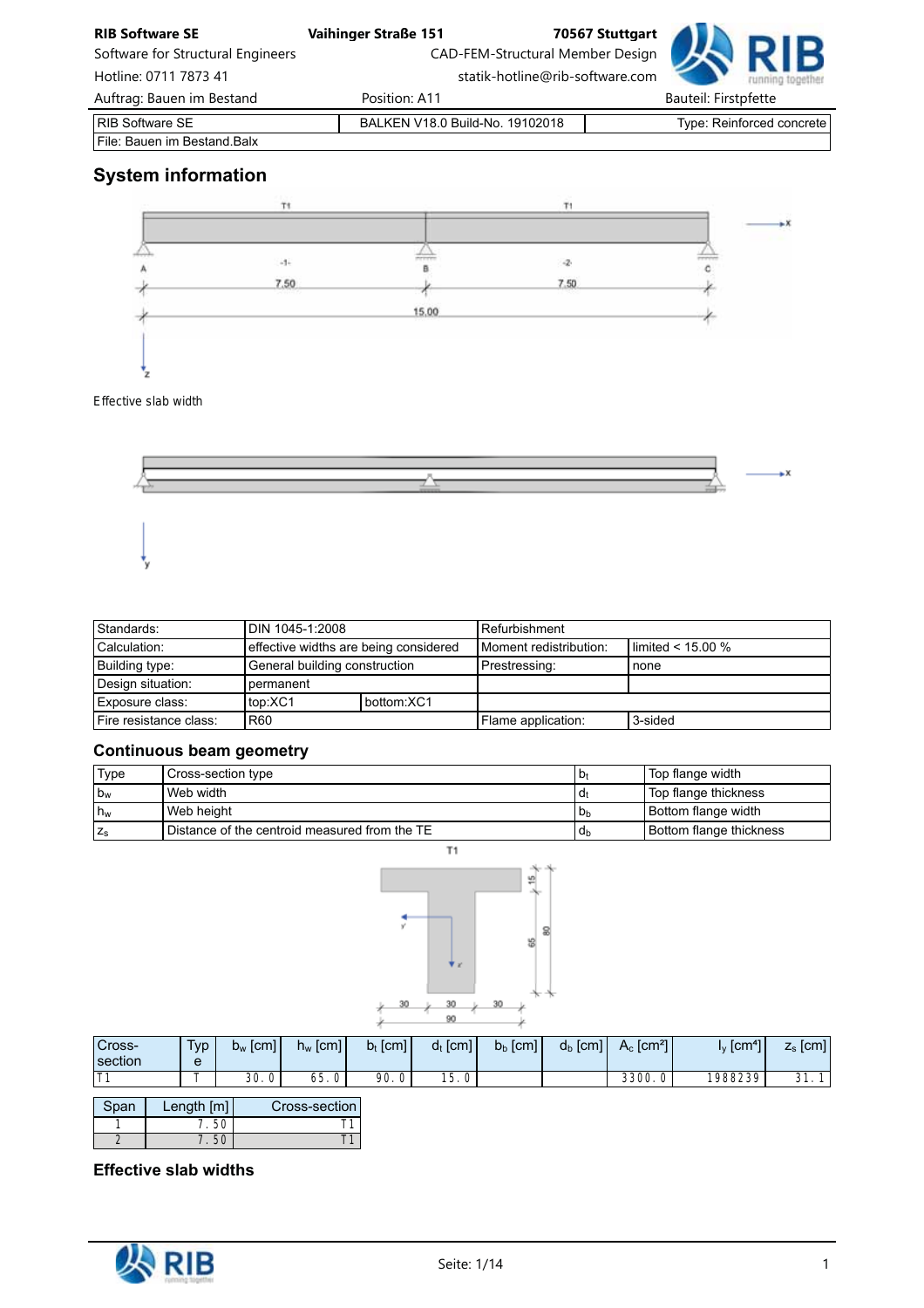Software for Structural Engineers CAD-FEM-Structural Member Design Hotline: 0711 7873 41 statik-hotline@rib-software.com



*Effective slab width [m]*



## Support

| Support | Type                 | $C_X$     | C <sub>Z</sub> | $C_{\phi X}$ | $C_{\phi y}$ | Width I | <b>Notch</b> |          |  |
|---------|----------------------|-----------|----------------|--------------|--------------|---------|--------------|----------|--|
|         |                      | [kN/m]    | [kN/m]         | [kNm]        | [kNm]        | [cm]    | ba [cm]      | $h$ [cm] |  |
| A       | Concrete,<br>di rect | $ri$ gi d | ri gi d        | ri gi d      |              | 20.0    | 0.0          | 0.0      |  |
| B       | Concrete,<br>di rect |           | $ri$ gi d      |              |              | 20.0    |              |          |  |
| ◡       | Concrete,<br>di rect |           | ri gi d        |              |              | 20.0    | 0.0          | 0.01     |  |

#### Material

| Concrete          | $1_{ck}$ [N/mm <sup>21</sup> | $E_{cm}$ [N/mm <sup>2]</sup> |                  | $\alpha_{\rm cc}$ | $f_{\rm cd}$ [N/mm <sup>21</sup> | [N/mm <sup>2</sup> ]<br>Ictm | $\sqrt{kN/m^3}$ |
|-------------------|------------------------------|------------------------------|------------------|-------------------|----------------------------------|------------------------------|-----------------|
| C20/25<br>(Bn250) | 20.0                         | 24900                        | .50 <sup>1</sup> | J.85              | - -<br>ັ                         | $\sim$<br>ے . ۔              | 25.00<br>つに     |

The rising branch of the stress-strain curve is considered according to 3.2.7 (2)a.

| ∣Reinforcement_ | l Application             | $f_{\text{vk}}$ [N/mm <sup>2</sup> ] | $E_s$ [N/mm <sup>2</sup> ] | V <sub>s</sub> | $f_{\text{yd}}$ [N/mm <sup>2</sup> ] | <b>Ductility</b> | $\Delta \sigma_{RSK(N^*)}$ |
|-----------------|---------------------------|--------------------------------------|----------------------------|----------------|--------------------------------------|------------------|----------------------------|
| $ St-A-II $     | Longi tudi nal<br>lateral | 420.00                               | 200000                     | . 15           | 365.2                                | (hi gh)<br>B     | 175.00                     |
| <b>B420S</b>    | Shear<br>i oi nt          | 420, 00                              | 200000                     | .15            | 365.2                                | (hi gh)<br>B     | 175.00                     |

## Reinforcement specification

#### Longitudinal reinforcement

| $ d_1$ | Reinforcement axis distance to the edge |        |            |      |        |            |                                                             | Bar diameter in the web or flange |     |        |     |                                    |  |  |
|--------|-----------------------------------------|--------|------------|------|--------|------------|-------------------------------------------------------------|-----------------------------------|-----|--------|-----|------------------------------------|--|--|
| Span   | As top $\text{[cm}^2$<br>Section [m]    |        |            |      |        |            | As bottom [cm <sup>2</sup> ]<br>$\varnothing_{s}$ -top [mm] |                                   |     |        |     | $\varnothing_{\rm s}$ -bottom [mm] |  |  |
| No.    | a                                       | b      | $d_1$ [cm] | Web  | Flange | $d_1$ [cm] | Web                                                         | Flange                            | Web | Flange | Web | Flange                             |  |  |
|        | 0.000                                   | 5.000  | 4.0        | 3020 | 2014   | 4.0        | 4025                                                        | 0.00                              | 20  | 14     | 25  | 14                                 |  |  |
|        | 5.0001                                  | 15.000 | 4.0        | 3020 | 2014   | 4.0        | 4025                                                        | 0.00                              | 20  | 14     | 25  | 14                                 |  |  |
|        | .000<br>15                              | 15.000 | 4.0        | 3Ø20 | 2014   | 4.0        | 4Ø25                                                        | 0.00                              | 20  | 14     | 25  | 14                                 |  |  |

#### Shear reinforcement

| $d_{1w}$       |             | Edge axis distance of the stirrups |  |               |                               | $\Sigma$ Flange connecting reinforcement - top flange    |                                    |  |  |
|----------------|-------------|------------------------------------|--|---------------|-------------------------------|----------------------------------------------------------|------------------------------------|--|--|
| $A_{sw}$       | Stirrups    |                                    |  | $A_{sf}$ UG   |                               | $\Sigma$ Flange connecting reinforcement - bottom flange |                                    |  |  |
| relat.<br>span | Section [m] |                                    |  |               | Web (double shear stirrups)   | Flange connection                                        |                                    |  |  |
| No.            |             |                                    |  | $d_{1w}$ [cm] | $A_{sw}$ [cm <sup>2</sup> /m] | $A_{sf}$ OG [cm <sup>2</sup> /m]                         | $Asf \, \text{UG [cm}^2/\text{m}]$ |  |  |
|                | 0.000       | 15.000                             |  | 3.01          | 2.51                          | 2.00                                                     | 0.00                               |  |  |

## Loading

Reinforced concrete - all load values in the load cases are characteristic

## Load cases

| $ LC $ Type of action      | <b>Y</b> sup | Vinf   | $\Psi_0$ | $\Psi_1$ |      | $\psi_2$ Name                           |
|----------------------------|--------------|--------|----------|----------|------|-----------------------------------------|
| 1 Permanent Load           | 1.35         | . OO I | 1.001    | 1.001    | 1.00 |                                         |
| 2 Storage rooms (Live load |              |        |          |          |      | 1.50 0.00 1.00 0.90 0.80 Verkehr Feld 1 |
| 3 Storage rooms (Live load |              |        |          |          |      | 1.50 0.00 1.00 0.90 0.80 Verkehr Feld 2 |

Load case 1:

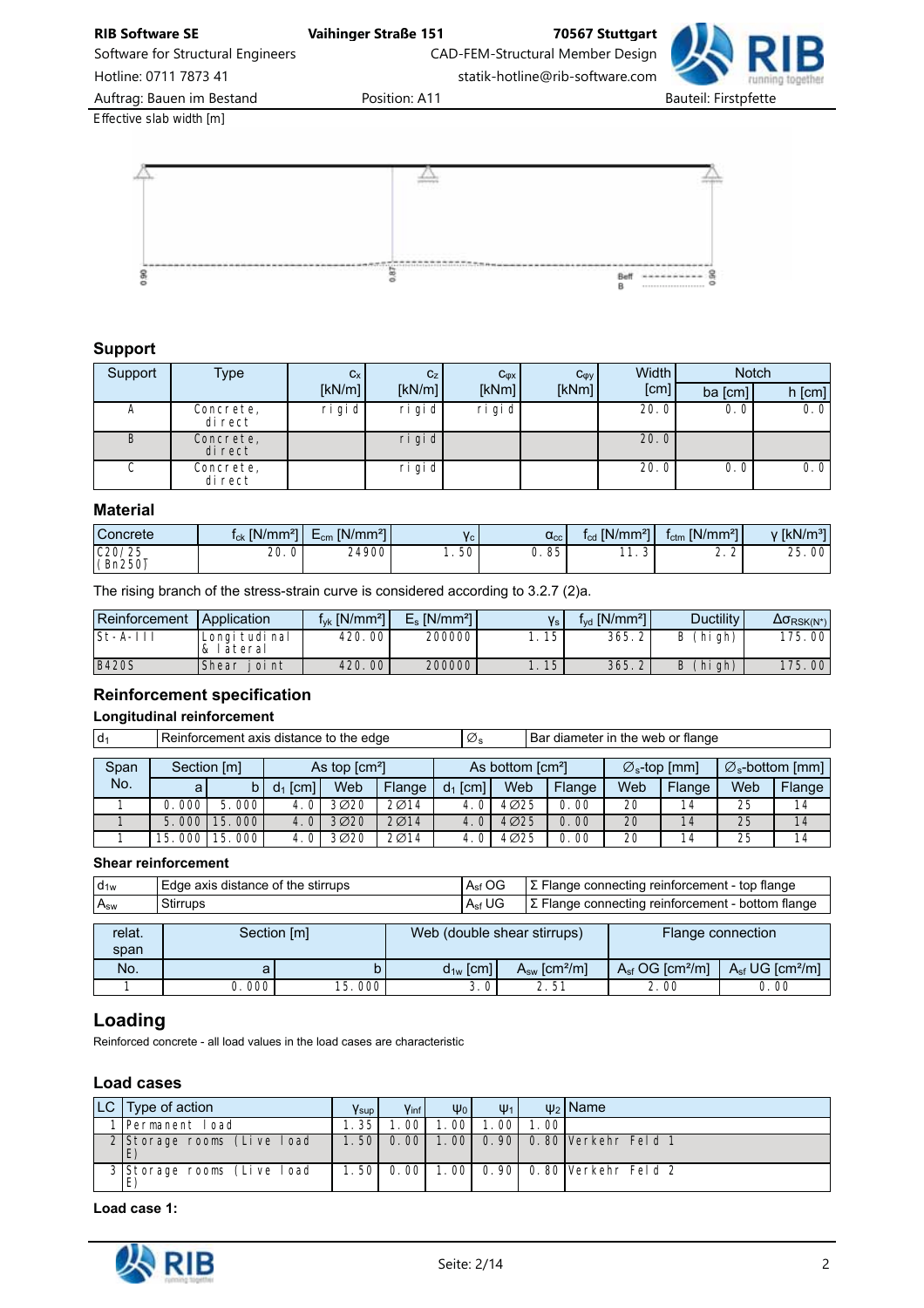

Software for Structural Engineers **CAD-FEM-Structural Member Design** 

Hotline: 0711 7873 41 statik-hotline@rib-software.com

Auftrag: Bauen im Bestand **Position: A11** Bauteil: Firstpfette

*Loads in z-direction*



#### Loading in XZ plane

| $\sim$ | <b>Type</b> | Relation | D<br>-- | a to the origin<br>[ <sub>m</sub> ] | $q_L/m_L$<br><b>IkN.kNml</b> | $q_R/m_R$<br><b>IkN.kNml</b> | e۱<br>[cm] | e <sub>z</sub><br>[cm] | Length<br>[m] | <b>b</b> L<br>[m] | bR<br>[m] |
|--------|-------------|----------|---------|-------------------------------------|------------------------------|------------------------------|------------|------------------------|---------------|-------------------|-----------|
|        | oad<br>ne   | Jupport  |         | 000                                 | 00<br>10.                    | 10<br>00 <sub>1</sub>        |            |                        | 000<br>ັ      |                   |           |

### Load case 2:

*Loads in z-direction*



#### Loading in XZ plane

| $-$ | Type<br>,,                      | Relation | D<br>LR       | a to the origin<br>$\mathsf{m}$ | <b>IkN1</b>                  | ΙVΙ<br><b>IkNml</b> | $-1$ v<br><b>f</b> cm <sub>1</sub> | e <sub>z</sub><br>[cm] | $\Delta x$<br>[m]          |
|-----|---------------------------------|----------|---------------|---------------------------------|------------------------------|---------------------|------------------------------------|------------------------|----------------------------|
|     | <b>.</b><br>oad<br>i nal<br>ا ت | $sumer+$ | -<br><u>_</u> | 750<br>ັ                        | $\sim$<br>$\sim$<br>vu<br>vv |                     |                                    |                        | $\sim$<br>υ.<br><b>UUC</b> |

#### Load case 3:

*Loads in z-direction*



Loading in XZ plane

| - | Type<br>$\overline{\phantom{a}}$ | Relation | D<br><b>ALL</b> | a to the origin<br>[m | [kN]       | M'<br><b>IkNml</b> | – v<br>[cm] | <b>f</b> cm <sub>1</sub> | $\Delta x$<br>[m] |
|---|----------------------------------|----------|-----------------|-----------------------|------------|--------------------|-------------|--------------------------|-------------------|
|   | oad<br>ngl c د                   | Support  | -<br><u>_</u>   | 3.750                 | 00<br>100. |                    |             |                          | 0.000             |

#### Combination coefficients

| Type of action                | Ysup | Vinf | $\Psi_0$ | Ψ        | $\Psi$ <sub>2</sub> |
|-------------------------------|------|------|----------|----------|---------------------|
| Permanent<br>oad              | 1.35 | 00   | 00       | 00       | 00                  |
| Storage<br>oad<br>rooms<br>ve | 50   | 00   | $.00+$   | 90<br>υ. | 80                  |

## Results

## Support forces

| .<br>.<br>. . | ridina<br>l Idl<br>--                 | ---<br>-<br>. | ≀arameter<br>nar<br>. sauli lui<br>. . |
|---------------|---------------------------------------|---------------|----------------------------------------|
| v             | <b>IVE</b><br>characteristic<br>'oads | EQU           | . .<br>∵aɑainst<br>disr<br>placement   |

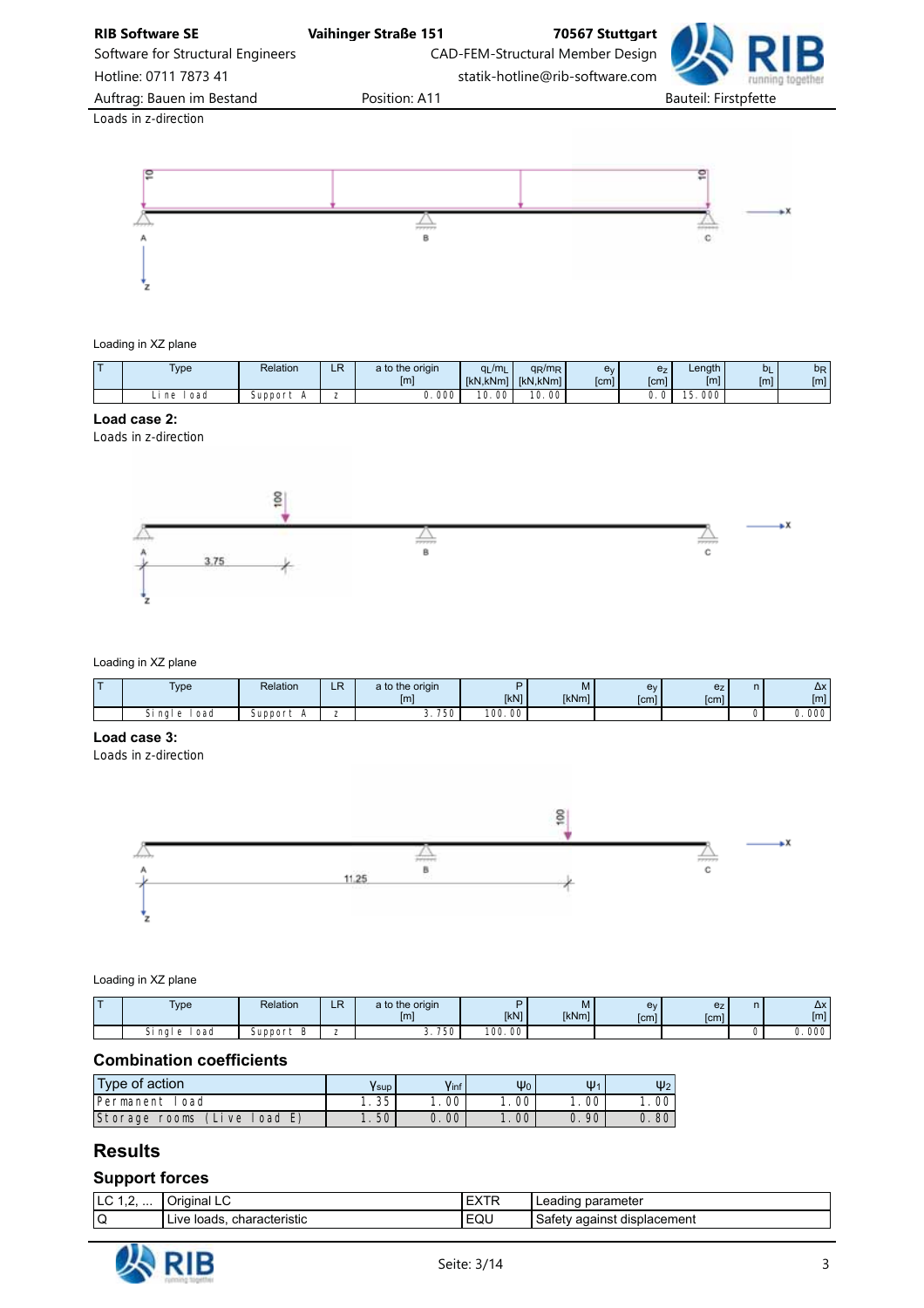| <b>RIB Software SE</b>  |                                   |             | <b>Vaihinger Straße 151</b> |           |                          | 70567 Stuttgart                  |              |                      |
|-------------------------|-----------------------------------|-------------|-----------------------------|-----------|--------------------------|----------------------------------|--------------|----------------------|
|                         | Software for Structural Engineers |             |                             |           |                          | CAD-FEM-Structural Member Design |              |                      |
|                         | Hotline: 0711 7873 41             |             |                             |           |                          | statik-hotline@rib-software.com  |              |                      |
|                         | Auftrag: Bauen im Bestand         |             | Position: A11               |           |                          |                                  |              | Bauteil: Firstpfette |
| A                       | Accidental action effect          |             |                             | GK        | <b>Basic combination</b> |                                  |              |                      |
| $\Sigma \mathsf{G}$     | Permanent action effects          |             |                             | <b>AK</b> |                          | Accidental combination           |              |                      |
| $\Sigma P_{\infty}$     | Prestressing t.                   |             |                             | CoA       |                          | Earthquake combination           |              |                      |
|                         |                                   |             |                             |           |                          |                                  |              |                      |
| Support                 | Load case                         | <b>EXTR</b> | $A_{x}$                     |           | $A_{z}$                  |                                  | $M_{x}$      | $M_{y}$              |
|                         |                                   |             | [KN]                        |           | [kN]                     |                                  | [kNm]        | [kNm]                |
| Α                       | 1                                 |             | 0.00                        |           | 28.23                    |                                  | 0.00         | 0.00                 |
| A                       | $\overline{2}$                    |             | 0.00                        |           | 40.74                    |                                  | 0.00         | 0.00                 |
| A                       | 3<br>Sum G                        |             | 0.00<br>0.00                |           | $-9.26$                  |                                  | 0.00<br>0.00 | 0.00<br>0.00         |
| A<br>A                  | $Q$ (NLE)                         | max Az      | 0.00                        |           | 28.23<br>40.74           |                                  | 0.00         | 0.00                 |
| A                       | $Q$ (NLE)                         | min Az      | 0.00                        |           | $-9.26$                  |                                  | 0.00         | 0.00                 |
| A                       | EQU                               | min Az      | 0.00                        |           | 11.52                    |                                  | 0.00         | 0.00                 |
| $\overline{A}$          | GK                                | max Az      | 0.00                        |           | 99.22                    |                                  | 0.00         | 0.00                 |
| Α                       | $\overline{GK}$                   | min Az      | 0.00                        |           | 14.34                    |                                  | 0.00         | 0.00                 |
| B                       | 1                                 |             | 0.00                        |           | 93.53                    |                                  | 0.00         | 0.00                 |
| B                       | 2                                 |             | 0.00                        |           | 68.52                    |                                  | 0.00         | 0.00                 |
| B                       | 3                                 |             | 0.00                        |           | 68.52                    |                                  | 0.00         | 0.00                 |
| B                       | Sum G                             |             | 0.00                        |           | 93.53                    |                                  | 0.00         | 0.00                 |
| B                       | $Q$ (NLE)                         | max Az      | 0.00                        |           | 137.05                   |                                  | 0.00         | 0.00                 |
| B                       | $Q$ (NLE)                         | min Az      | 0.00                        |           | 0.00                     |                                  | 0.00         | 0.00                 |
| B                       | EQU                               | min Az      | 0.00                        |           | 84.18                    |                                  | 0.00         | 0.00                 |
| B                       | GK                                | $max$ $Az$  | 0.00                        |           | 331.84                   |                                  | 0.00         | 0.00                 |
| B                       | GK                                | min Az      | 0.00                        |           | 93.53                    |                                  | 0.00         | 0.00                 |
| C                       | 1                                 |             | 0.00                        |           | 28.23                    |                                  | 0.00         | 0.00                 |
| $\overline{C}$          | $\overline{2}$                    |             | 0.00                        |           | $-9.26$                  |                                  | 0.00         | 0.00                 |
| $\overline{\mathsf{c}}$ | $\overline{3}$                    |             | 0.00                        |           | 40.74                    |                                  | 0.00         | 0.00                 |
| $\overline{C}$          | Sum G                             |             | 0.00                        |           | 28.23                    |                                  | 0.00         | 0.00                 |
| $\overline{\mathsf{c}}$ | $Q$ (NLE)                         | max Az      | 0.00                        |           | 40.74                    |                                  | 0.00         | 0.00                 |
| $\overline{C}$          | Q(NLE)                            | min Az      | 0.00                        |           | $-9.26$                  |                                  | 0.00         | 0.00                 |
| C                       | EQU                               | min Az      | 0.00                        |           | 11.52                    |                                  | 0.00         | 0.00                 |
| $\overline{C}$          | <b>GK</b>                         | max Az      | 0.00                        |           | 99.22                    |                                  | 0.00         | 0.00                 |
| $\overline{\mathsf{c}}$ | GK                                | min Az      | 0.00                        |           | 14.34                    |                                  | 0.00         | 0.00                 |

## Stress resultants

Load case 1:

| Span                    | $\mathsf{x}$ | L/R          | $M_y$    | $\mathsf{V}_\mathsf{z}$ | $M_{\rm t}$ | $N_{\scriptscriptstyle X}$ |
|-------------------------|--------------|--------------|----------|-------------------------|-------------|----------------------------|
| No.                     | [m]          |              | [kNm]    | [KN]                    | [kNm]       | [KN]                       |
| 1                       | 0.000        | R            | 0.00     | 28.23                   | 0.00        | 0.00                       |
| $\mathbf{1}$            | 0.100        |              | 2.77     | 27.23                   | 0.00        | 0.00                       |
| 1                       | 0.860        |              | 20.58    | 19.63                   | 0.00        | 0.00                       |
| $\mathbf{1}$            | 0.938        |              | 22.07    | 18.86                   | 0.00        | 0.00                       |
| 1                       | 1.875        |              | 35.36    | 9.48                    | 0.00        | 0.00                       |
| $\mathbf{1}$            | 2.813        |              | 39.86    | 0.11                    | 0.00        | 0.00                       |
| 1                       | 3.750        |              | 35.56    | $-9.27$                 | 0.00        | 0.00                       |
| $\mathbf{1}$            | 4.688        |              | 22.48    | $-18.64$                | 0.00        | 0.00                       |
| 1                       | 5.625        |              | 0.61     | $-28.02$                | 0.00        | 0.00                       |
| $\mathbf{1}$            | 6.563        |              | $-30.05$ | $-37.39$                | 0.00        | 0.00                       |
| 1                       | 6.640        |              | $-32.98$ | $-38.17$                | 0.00        | 0.00                       |
| $\mathbf{1}$            | 7.400        |              | $-64.87$ | $-45.77$                | 0.00        | 0.00                       |
| 1                       | 7.500        | L            | $-69.50$ | $-46.77$                | 0.00        | 0.00                       |
| $\overline{2}$          | 0.000        | $\mathsf{R}$ | $-69.50$ | 46.77                   | 0.00        | 0.00                       |
| $\overline{\mathbf{c}}$ | 0.100        |              | $-64.87$ | 45.77                   | 0.00        | 0.00                       |
| $\overline{2}$          | 0.860        |              | $-32.98$ | 38.17                   | 0.00        | 0.00                       |
| $\overline{2}$          | 0.938        |              | $-30.05$ | 37.39                   | 0.00        | 0.00                       |
| $\overline{2}$          | 1.875        |              | 0.61     | 28.02                   | 0.00        | 0.00                       |
| $\overline{\mathbf{c}}$ | 2.813        |              | 22.48    | 18.64                   | 0.00        | 0.00                       |
| $\overline{2}$          | 3.750        |              | 35.56    | 9.27                    | 0.00        | 0.00                       |
| $\overline{2}$          | 4.688        |              | 39.86    | $-0.11$                 | 0.00        | 0.00                       |
| $\overline{2}$          | 5.625        |              | 35.36    | $-9.48$                 | 0.00        | 0.00                       |
| $\overline{\mathbf{c}}$ | 6.563        |              | 22.07    | $-18.86$                | 0.00        | 0.00                       |
| $\overline{2}$          | 6.640        |              | 20.58    | $-19.63$                | 0.00        | 0.00                       |
| $\overline{2}$          | 7.400        |              | 2.77     | $-27.23$                | 0.00        | 0.00                       |
| $\overline{2}$          | 7.500        | L            | 0.00     | $-28.23$                | 0.00        | 0.00                       |

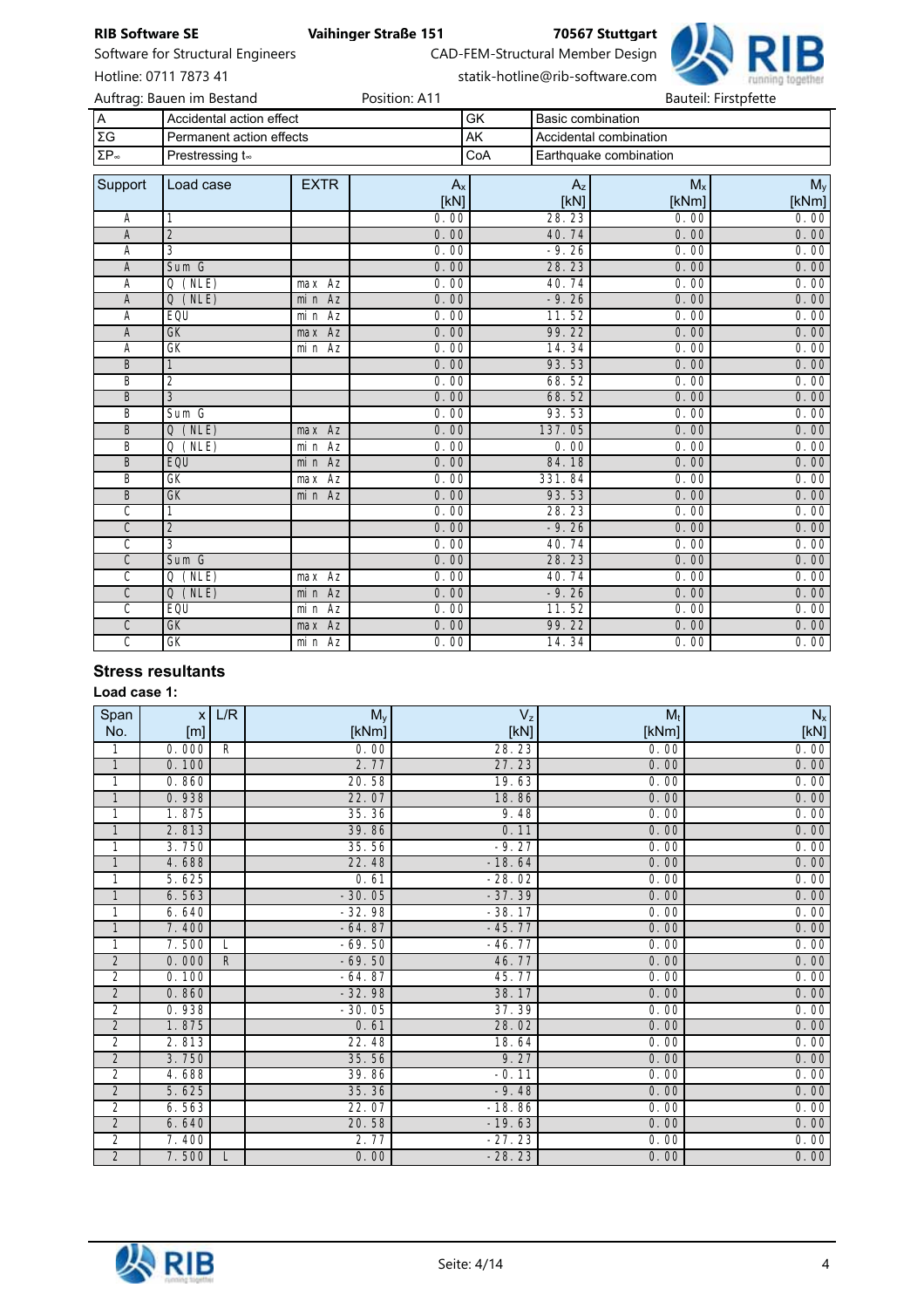

#### Load case 2: Verkehr Feld 1

| Span           | X     | L/R          | $M_y$    | $V_{z}$  | $M_t$ | $N_{\mathsf{x}}$ |
|----------------|-------|--------------|----------|----------|-------|------------------|
| No.            | [m]   |              | [kNm]    | [KN]     | [kNm] | [KN]             |
| 1              | 0.000 | R            | 0.00     | 40.74    | 0.00  | 0.00             |
| $\overline{1}$ | 0.100 |              | 4.07     | 40.74    | 0.00  | 0.00             |
| 1              | 0.860 |              | 35.03    | 40.74    | 0.00  | 0.00             |
| $\mathbf{1}$   | 0.938 |              | 38.19    | 40.74    | 0.00  | 0.00             |
| 1              | 1.875 |              | 76.38    | 40.74    | 0.00  | 0.00             |
| $\mathbf{1}$   | 2.813 |              | 114.58   | 40.74    | 0.00  | 0.00             |
| 1              | 3.750 | L            | 152.77   | 40.74    | 0.00  | 0.00             |
| $\mathbf{1}$   | 3.750 | $\mathsf{R}$ | 152.77   | $-59.26$ | 0.00  | 0.00             |
| 1              | 4.688 |              | 97.21    | $-59.26$ | 0.00  | 0.00             |
| $\mathbf{1}$   | 5.625 |              | 41.65    | $-59.26$ | 0.00  | 0.00             |
| 1              | 6.563 |              | $-13.90$ | $-59.26$ | 0.00  | 0.00             |
| $\mathbf{1}$   | 6.640 |              | $-18.50$ | $-59.26$ | 0.00  | 0.00             |
| 1              | 7.400 |              | $-63.54$ | $-59.26$ | 0.00  | 0.00             |
| $\mathbf{1}$   | 7.500 | L            | $-69.46$ | $-59.26$ | 0.00  | 0.00             |
| 2              | 0.000 | $\mathsf{R}$ | $-69.46$ | 9.26     | 0.00  | 0.00             |
| $\overline{2}$ | 0.100 |              | $-68.54$ | 9.26     | 0.00  | 0.00             |
| 2              | 0.860 |              | $-61.50$ | 9.26     | 0.00  | 0.00             |
| $\overline{2}$ | 0.938 |              | $-60.78$ | 9.26     | 0.00  | 0.00             |
| $\overline{2}$ | 1.875 |              | $-52.10$ | 9.26     | 0.00  | 0.00             |
| $\overline{2}$ | 2.813 |              | $-43.41$ | 9.26     | 0.00  | 0.00             |
| $\overline{2}$ | 3.750 |              | $-34.73$ | 9.26     | 0.00  | 0.00             |
| $\overline{2}$ | 4.688 |              | $-26.05$ | 9.26     | 0.00  | 0.00             |
| $\overline{2}$ | 5.625 |              | $-17.37$ | 9.26     | 0.00  | 0.00             |
| $\overline{2}$ | 6.563 |              | $-8.68$  | 9.26     | 0.00  | 0.00             |
| $\overline{2}$ | 6.640 |              | $-7.96$  | 9.26     | 0.00  | 0.00             |
| $\overline{2}$ | 7.400 |              | $-0.93$  | 9.26     | 0.00  | 0.00             |
| $\overline{2}$ | 7.500 | L            | 0.00     | 9.26     | 0.00  | 0.00             |

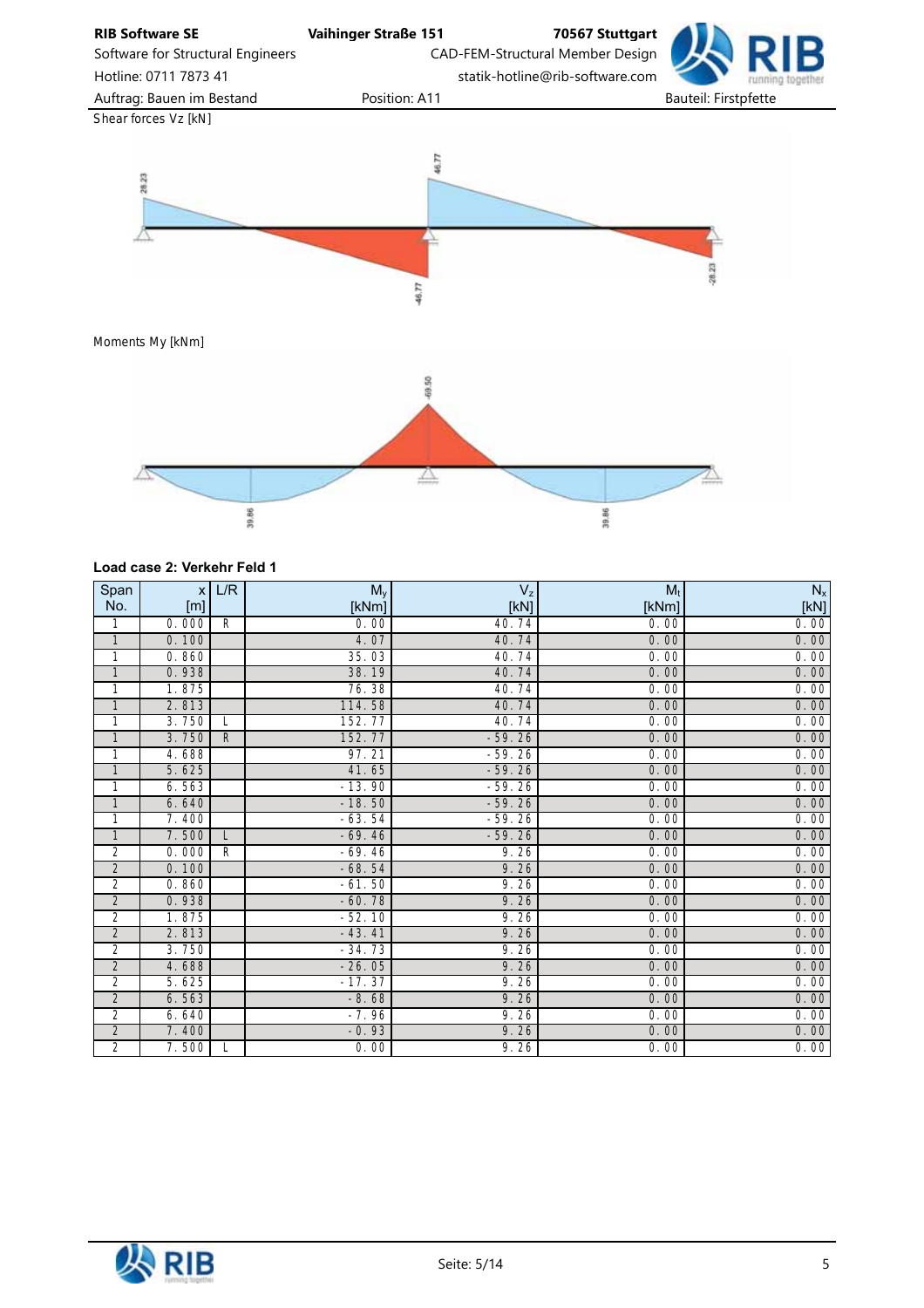RIB Software SE Vaihinger Straße 151 70567 Stuttgart Software for Structural Engineers CAD-FEM-Structural Member Design Hotline: 0711 7873 41 statik-hotline@rib-software.com Auftrag: Bauen im Bestand **Position: A11** Bauteil: Firstpfette *Shear forces Vz [kN]* 40.74 40.74 9.26  $-59.26$ 

*Moments My [kNm]*



#### Load case 3: Verkehr Feld 2

| Span           | x <sub>l</sub> | L/R         | $M_{y}$  | $V_{z}$  | $M_t$ | $N_{\mathsf{x}}$ |
|----------------|----------------|-------------|----------|----------|-------|------------------|
| No.            | [m]            |             | [kNm]    | [KN]     | [kNm] | [KN]             |
| 1              | 0.000          | R           | 0.00     | $-9.26$  | 0.00  | 0.00             |
| $\overline{1}$ | 0.100          |             | $-0.93$  | $-9.26$  | 0.00  | 0.00             |
| 1              | 0.860          |             | $-7.96$  | $-9.26$  | 0.00  | 0.00             |
| $\mathbf{1}$   | 0.938          |             | $-8.68$  | $-9.26$  | 0.00  | 0.00             |
| 1              | 1.875          |             | $-17.37$ | $-9.26$  | 0.00  | 0.00             |
| $\mathbf{1}$   | 2.813          |             | $-26.05$ | $-9.26$  | 0.00  | 0.00             |
| 1              | 3.750          |             | $-34.73$ | $-9.26$  | 0.00  | 0.00             |
| $\mathbf{1}$   | 4.688          |             | $-43.41$ | $-9.26$  | 0.00  | 0.00             |
| 1              | 5.625          |             | $-52.10$ | $-9.26$  | 0.00  | 0.00             |
| $\mathbf{1}$   | 6.563          |             | $-60.78$ | $-9.26$  | 0.00  | 0.00             |
| 1              | 6.640          |             | $-61.50$ | $-9.26$  | 0.00  | 0.00             |
| $\mathbf{1}$   | 7.400          |             | $-68.54$ | $-9.26$  | 0.00  | 0.00             |
| 1              | 7.500          | L           | $-69.46$ | $-9.26$  | 0.00  | 0.00             |
| $\overline{c}$ | 0.000          | $\mathsf R$ | $-69.46$ | 59.26    | 0.00  | 0.00             |
| 2              | 0.100          |             | $-63.54$ | 59.26    | 0.00  | 0.00             |
| $\overline{2}$ | 0.860          |             | $-18.50$ | 59.26    | 0.00  | 0.00             |
| 2              | 0.938          |             | $-13.90$ | 59.26    | 0.00  | 0.00             |
| $\overline{2}$ | 1.875          |             | 41.65    | 59.26    | 0.00  | 0.00             |
| 2              | 2.813          |             | 97.21    | 59.26    | 0.00  | 0.00             |
| $\overline{2}$ | 3.750          | L           | 152.77   | 59.26    | 0.00  | 0.00             |
| $\overline{2}$ | 3.750          | R           | 152.77   | $-40.74$ | 0.00  | 0.00             |
| $\overline{2}$ | 4.688          |             | 114.58   | $-40.74$ | 0.00  | 0.00             |
| $\overline{2}$ | 5.625          |             | 76.38    | $-40.74$ | 0.00  | 0.00             |
| $\overline{c}$ | 6.563          |             | 38.19    | $-40.74$ | 0.00  | 0.00             |
| $\overline{2}$ | 6.640          |             | 35.03    | $-40.74$ | 0.00  | 0.00             |
| $\overline{2}$ | 7.400          |             | 4.07     | $-40.74$ | 0.00  | 0.00             |
| $\overline{2}$ | 7.500          | L           | 0.00     | $-40.74$ | 0.00  | 0.00             |

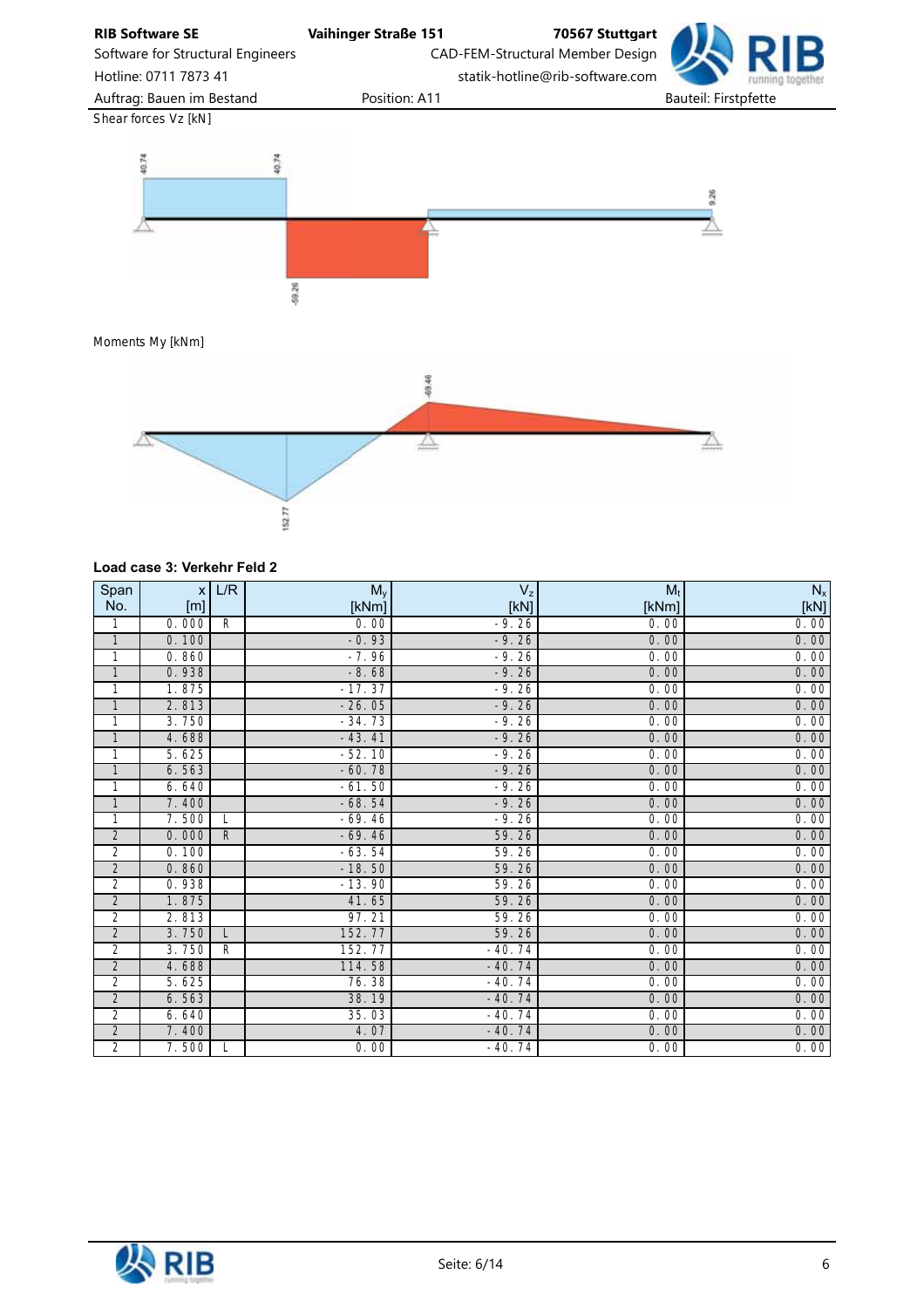

## Span stress resultants, summary

| Span<br>No. | max M <sub>vEd</sub><br><b>IkNml</b> | $min$ $MvEd$<br><b>IkNml</b> | max VzEd<br><b>IkN1</b> | $max M_t E_d$<br><b>IkNml</b> | max N <sub>xEd</sub><br><b>IKN1</b> | min N <sub>xEd</sub><br><b>IKN1</b> |
|-------------|--------------------------------------|------------------------------|-------------------------|-------------------------------|-------------------------------------|-------------------------------------|
|             | 292.<br>$\sim$<br>υz                 | $-256.$<br>.88               | 159.88                  | J.00                          | 00                                  | $\cap$<br>U.<br>- vu                |
|             | 292.<br>02                           | $-256.88$                    | 159.88                  | J.00 <sup>2</sup>             | 00 <sub>o</sub>                     | 00                                  |

152.77

#### Support stress resultants, summary

| Support | max M <sub>vEd</sub> | min M <sub>vEd</sub> | max VzEd-Li                    | max MtEd-Li  | $max N_{xEd}$ | min N <sub>x</sub> Ed |
|---------|----------------------|----------------------|--------------------------------|--------------|---------------|-----------------------|
|         |                      |                      | max VzEd-Re                    | max MtEd-Re  |               |                       |
|         | [kNm]                | [kNm]                | [KN]                           | [kNm]        | [KN]          | [KN]                  |
|         | 0.00                 | 0.00                 | 0.00<br>103.18                 | 0.00<br>0.00 | 0.00          | 0.00                  |
| B       | $-59.07$             | $-256.88$            | $-159.88$<br>159.88            | 0.00<br>0.00 | 0.001         | 0.00                  |
|         | 0.00                 | 0.00                 | $-103.18$<br>0.00 <sup>1</sup> | 0.00<br>0.00 | 0.00          | 0.00                  |

## Design

### Design combinations according to EN 1990

| Analyses                    | decisive CoA for exposure classXC1 |                 |
|-----------------------------|------------------------------------|-----------------|
| Ductility behavior          | rare                               |                 |
| Load bearing capacity       | Basic combination STR/GEO          |                 |
| Safety against displacement | Basic combination EQU              |                 |
| Decompression               | quasi-permament                    |                 |
| Crack width limitation      |                                    |                 |
| Concrete stress             | rare                               | quasi-permament |
| Reinforcing steel stresses  | rare                               |                 |
| Tendon stress               | quasi-permament                    |                 |
| Fatigue                     | frequent                           |                 |
| Deformation                 | quasi-permanent                    | rare            |
| Fire protection             | accidental                         |                 |

#### Combination stress resultants

|             | Combination stress resultants do not contain prestressing. (With limited moment redistribution $\leq 15.00\%$ ) |                              |                              |                          |                                  |                              |                              |                              |                              |                              |                              |  |  |  |
|-------------|-----------------------------------------------------------------------------------------------------------------|------------------------------|------------------------------|--------------------------|----------------------------------|------------------------------|------------------------------|------------------------------|------------------------------|------------------------------|------------------------------|--|--|--|
|             |                                                                                                                 |                              | Basic combination STR/GEO    |                          |                                  | rare CoA                     |                              | frequent CoA                 |                              | quasi-permament CoA          |                              |  |  |  |
| Span<br>No. | ⋏<br>[m]                                                                                                        | max M <sub>vd</sub><br>[kNm] | min $M_{\text{vd}}$<br>[kNm] | $max$ $ V_{zd} $<br>[kN] | $max$  M <sub>tdl</sub><br>[kNm] | max M <sub>vd</sub><br>[kNm] | min $M_{\text{vd}}$<br>[kNm] | max M <sub>vd</sub><br>[kNm] | min M <sub>vd</sub><br>[kNm] | max M <sub>vd</sub><br>[kNm] | min M <sub>vd</sub><br>[kNm] |  |  |  |
|             | 0.000                                                                                                           | 0. OO l                      | 0.00                         | 103.18                   | 0.00                             | 0.00                         | 0.00                         | 0.00                         | 0.00                         | 0.00                         | 0.00                         |  |  |  |
|             | 0.100                                                                                                           | 10.25                        | 1.73.                        | 101.83                   | 0.00                             | 6.85                         | 1.85                         | 6.44                         | .94 <sup>°</sup>             | 6.03                         | 2.03                         |  |  |  |
|             | 0.860                                                                                                           | 83.75                        | 11.62                        | 91.57                    | 0.00                             | 55.62                        | 12.62                        | 52.11                        | 13.41                        | 48.61                        | 14.21                        |  |  |  |
|             | 0.938                                                                                                           | 90.80                        | 12.31                        | 90.53                    | 0.00                             | 60.27                        | 13.39                        | 56.45                        | 14.26                        | 52.63                        | 15.13                        |  |  |  |
|             | .875                                                                                                            | 169.74                       | 15.83                        | 77.87                    | 0.00                             | 111.74                       | 17.99                        | 104.11                       | 19.73                        | 96.47                        | 21.47                        |  |  |  |
|             | 2.813                                                                                                           | 236.81                       | 10.55                        | 65.21                    | 0.00                             | 154.43                       | 13.81                        | 142.98                       | 16.41                        | 131.52                       | 19.02                        |  |  |  |

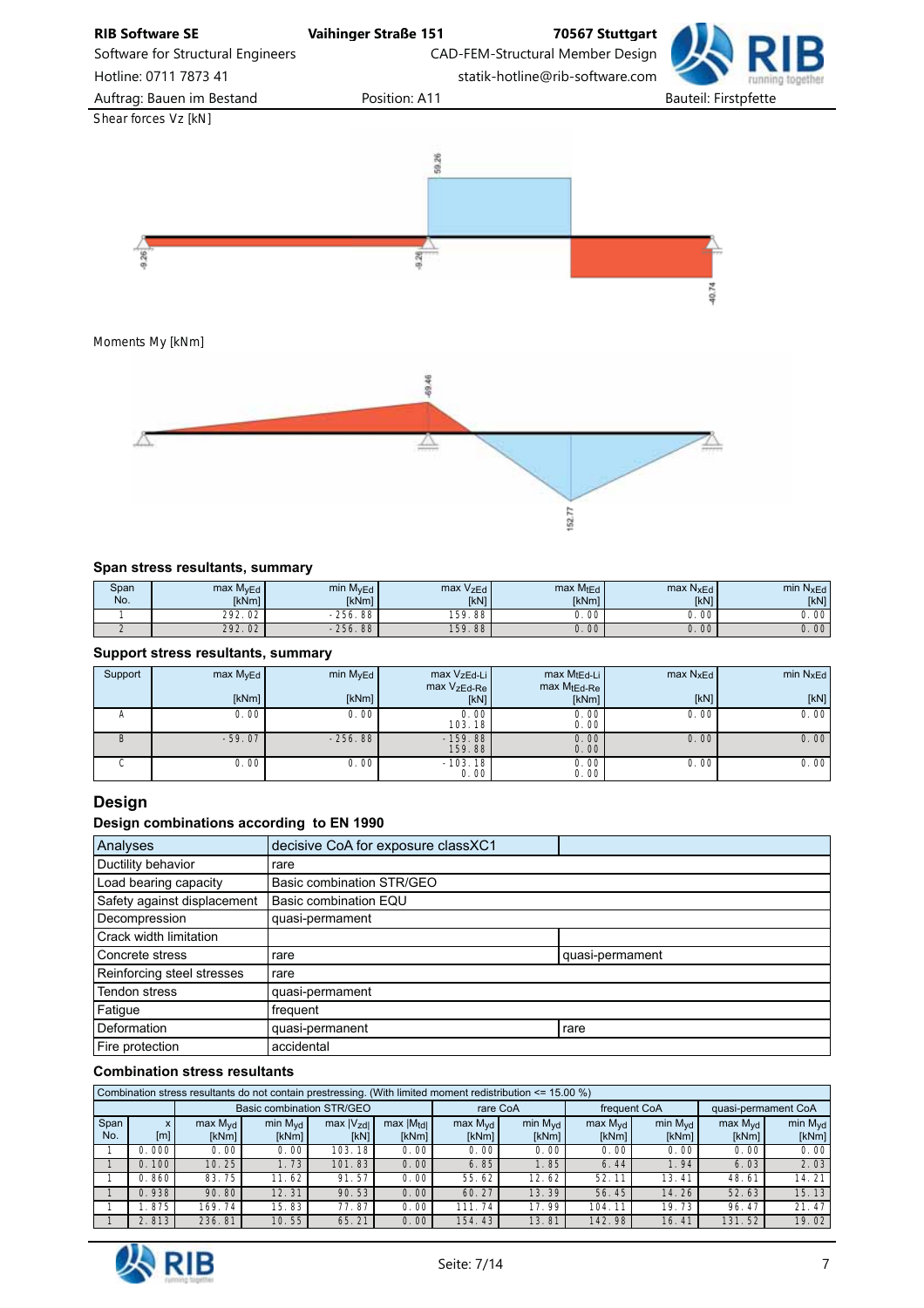Software for Structural Engineers CAD-FEM-Structural Member Design



Hotline: 0711 7873 41 statik-hotline@rib-software.com

|                |       | Auftrag: Bauen im Bestand |           |        | Position: A11 |          |           |          |           | Bauteil: Firstpfette |           |
|----------------|-------|---------------------------|-----------|--------|---------------|----------|-----------|----------|-----------|----------------------|-----------|
|                | 3.750 | 292.02                    | $-3.51$   | 55.32  | 0.00          | 188.33   | 0.83      | 173.06   | 4.31      | 157.78               | 7.78      |
|                | 3.750 | 292.02                    | $-3.51$   | 109.25 | 0.00          | 188.33   | 0.83      | 173.06   | 4.31      | 157.78               | 7.78      |
|                | 4.688 | 194.73                    | $-26.35$  | 121.91 | 0.00          | 119.69   | $-20.93$  | 109.97   | $-16.59$  | 100.25               | $-12.25$  |
|                | 5.625 | 85.58                     | $-57.99$  | 134.56 | 0.00          | 42.27    | $-51.48$  | 38.10    | $-46.28$  | 33.93                | $-41.07$  |
|                | 6.563 | $-20.93$                  | $-112.93$ | 147.22 | 0.00          | $-30.05$ | $-104.73$ | $-30.05$ | $-97.26$  | $-30.05$             | $-89.79$  |
|                | 6.640 | $-23.75$                  | $-124.38$ | 148.27 | 0.00          | $-32.98$ | $-112.97$ | $-32.98$ | $-104.97$ | $-32.98$             | $-96.97$  |
|                | 7.400 | $-54.58$                  | $-240.96$ | 158.53 | 0.00          | $-64.87$ | $-196.94$ | $-64.87$ | $-183.73$ | $-64.87$             | $-170.53$ |
|                | 7.500 | $-59.07$                  | $-256.88$ | 159.88 | 0.00          | $-69.50$ | $-208.42$ | $-69.50$ | $-194.53$ | $-69.50$             | $-180.64$ |
| 2              | 0.100 | $-54.58$                  | $-240.96$ | 158.53 | 0.00          | $-64.87$ | $-196.94$ | $-64.87$ | $-183.73$ | $-64.87$             | $-170.53$ |
| $\overline{2}$ | 0.860 | $-23.75$                  | $-124.38$ | 148.27 | 0.00          | $-32.98$ | $-112.97$ | $-32.98$ | $-104.97$ | $-32.98$             | $-96.97$  |
| $\mathcal{P}$  | 0.938 | $-20.93$                  | $-112.93$ | 147.22 | 0.00          | $-30.05$ | $-104.73$ | $-30.05$ | $-97.26$  | $-30.05$             | $-89.79$  |
| $\overline{2}$ | 1.875 | 85.58                     | $-57.99$  | 134.56 | 0.00          | 42.27    | $-51.48$  | 38.10    | $-46.28$  | 33.93                | $-41.07$  |
| 2              | 2.813 | 194.73                    | $-26.35$  | 121.91 | 0.00          | 119.69   | $-20.93$  | 109.97   | $-16.59$  | 100.25               | $-12.25$  |
| $\overline{2}$ | 3.750 | 292.02                    | $-3.51$   | 109.25 | 0.00          | 188.33   | 0.83      | 173.06   | 4.31      | 157.78               | 7.78      |
| 2              | 3.750 | 292.02                    | $-3.51$   | 55.32  | 0.00          | 188.33   | 0.83      | 173.06   | 4.31      | 157.78               | 7.78      |
| $\mathfrak{D}$ | 4.688 | 236.81                    | 10.55     | 65.21  | 0.00          | 154.43   | 13.81     | 142.98   | 16.41     | 131.52               | 19.02     |
| $\mathfrak{D}$ | 5.625 | 169.74                    | 15.83     | 77.87  | 0.00          | 111.74   | 17.99     | 104.11   | 19.73     | 96.47                | 21.47     |
| $\overline{2}$ | 6.563 | 90.80                     | 12.31     | 90.53  | 0.00          | 60.27    | 13.39     | 56.45    | 14.26     | 52.63                | 15.13     |
| $\mathcal{P}$  | 6.640 | 83.75                     | 11.62     | 91.57  | 0.00          | 55.62    | 12.62     | 52.11    | 13.41     | 48.61                | 14.21     |
| $\overline{2}$ | 7.400 | 10.25                     | 1.73      | 101.83 | 0.00          | 6.85     | 1.85      | 6.44     | 1.94      | 6.03                 | 2.03      |
| 2              | 7.500 | 0.00                      | 0.00      | 103.18 | 0.00          | 0.00     | 0.00      | 0.00     | 0.00      | 0.00                 | 0.00      |

## *Basic combination Myd [kNm]*





#### *Moment zero-points*

|      | Area of negative design moments in the ULS |                           |                        |              |  |  |  |  |  |  |  |  |  |
|------|--------------------------------------------|---------------------------|------------------------|--------------|--|--|--|--|--|--|--|--|--|
| Span |                                            | Compression underside [m] | Tension - top side [m] |              |  |  |  |  |  |  |  |  |  |
| No.  | from the origin                            | from the end              | from the origin        | from the end |  |  |  |  |  |  |  |  |  |
|      |                                            | 24                        | 2.69                   | 3.98         |  |  |  |  |  |  |  |  |  |
|      | 24                                         |                           | 3.98                   | 2.69         |  |  |  |  |  |  |  |  |  |

#### Bending design - bearing capacity

EXTR leading value for the design combination

| Span | X     | <b>EXTR</b>      | NEd, max M   | $M_VEd, max M$     | Cross-section [cm] |            |                       | Reinforcement |                              |       | <b>Utilization</b> |  |
|------|-------|------------------|--------------|--------------------|--------------------|------------|-----------------------|---------------|------------------------------|-------|--------------------|--|
| No.  | [m]   |                  | NEd, min M   | $M_VEd, min M$     | Height             | d10        | As top $\text{[cm}^2$ |               | As bottom [cm <sup>2</sup> ] |       | (As top)           |  |
|      |       |                  | [KN]         | [kNm]              |                    | d1u        | Flange                | Web           | Flange                       | Web   | (As bottom)        |  |
|      | 0.000 | $max$ M<br>min M | 0.00<br>0.00 | 0.00<br>$-69.29$   | 80.0               | 4.0<br>4.0 | 0.63                  | 1.94          | 0.00                         | 0.00  | 0.21<br>0.00       |  |
|      | 0.100 | $max$ M<br>min M | 0.00<br>0.00 | 10.25<br>$-69.29$  | 80.0               | 4.0<br>4.0 | 0.63                  | 1.94          | 0.00                         | 0.37  | 0.21<br>0.02       |  |
|      | 0.860 | max M<br>min M   | 0.00<br>0.00 | 83.75<br>$-69.29$  | 80.0               | 4.0<br>4.0 | 0.63                  | 1.94          | 0.00                         | 3.07  | 0.21<br>0.16       |  |
|      | 0.938 | max M<br>min M   | 0.00<br>0.00 | 90.80<br>$-69.29$  | 80.0               | 4.0<br>4.0 | 0.63                  | 1.94          | 0.00                         | 3.33  | 0.21<br>0.17       |  |
|      | 1.875 | max M<br>min M   | 0.00<br>0.00 | 169.74<br>$-69.29$ | 80.0               | 4.0<br>4.0 | 0.63                  | 1.94          | 0.00                         | 6.29  | 0.21<br>0.33       |  |
|      | 2.813 | $max$ M<br>min M | 0.00<br>0.00 | 236.81<br>10.55    | 80.0               | 4.0<br>4.0 | 0.00                  | 0.00          | 0.00                         | 8.84  | 0.00<br>0.46       |  |
|      | 3.750 | $max$ M<br>min M | 0.00<br>0.00 | 292.02<br>$-3.51$  | 80.0               | 4.0<br>4.0 | 0.03                  | 0.09          | 0.00                         | 10.96 | 0.01<br>0.56       |  |

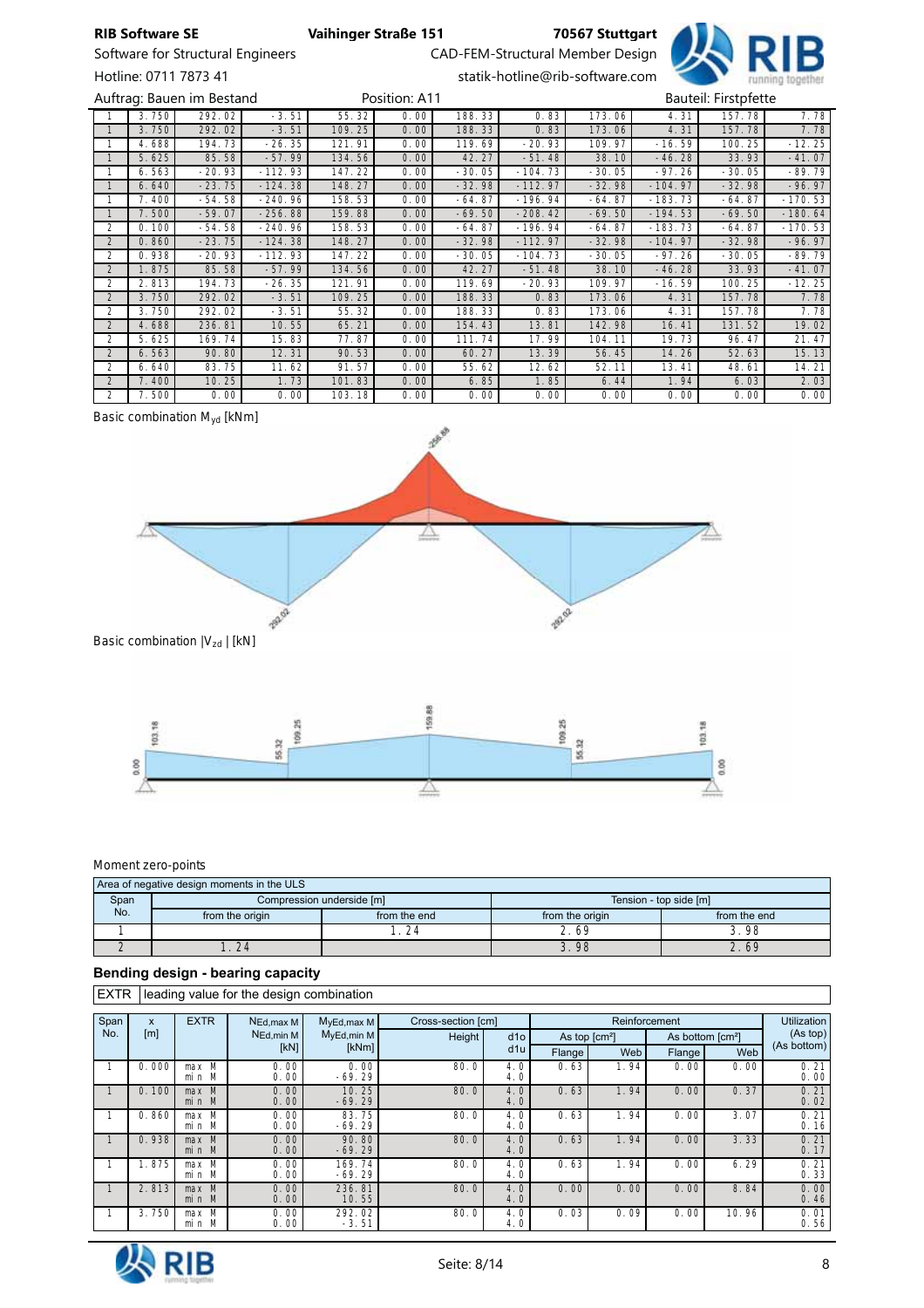Hotline: 0711 7873 41 statik-hotline@rib-software.com

RIB Software SE Vaihinger Straße 151 70567 Stuttgart

Software for Structural Engineers CAD-FEM-Structural Member Design



1 | 4.688 | max M<br>| min M 0.00 0.00 194.73 -26.35 80.0 4.0 4.0 0.24 0.73 0.00 7.23 0.08 0.38 1 5.625 max M min M 0.00 0.00 85.58 -57.99  $80.0$  $\frac{4.0}{4.0}$  $\begin{array}{c|c} 0.53 & 1.62 & 0.00 & 3.13 & 0.17 \ 0.17 & & 0.17 & \end{array}$ 1 6.563 max M min M 0.00 0.00 -20.93 -112.93  $80.0$  $\frac{4.0}{4.0}$ 1.05 3.21 0.00 0.00 0.34 0.00 1 | 6.640 | max M<br>min M 0.00 0.00 -23.75 -124.38  $80.0$  $\frac{4.0}{4.0}$ 1.16 3.55 0.00 0.00 0.38 0.00 1 7.400 | max M<br>min M 0.00 0.00 -54.58 -240.96  $80.0$  $\overline{4.0}$ <br> $4.0$ 2.31 7.08 0.00 0.00 0.73<br>0.00 0.00 1 7.500 max M<br>min M 0.00 0.00 -54.58 -240.96 80.0 4.0 4.0 2.31 7.08 0.00 0.00 0.73<br>0.00 0.00 2 0.000 max M<br>min M 0.00 0.00 -54.58 -240.96  $80.0$  $\overline{4.0}$ <br> $4.0$ 2.31 7.08 0.00 0.00 0.73<br>0.00 0.00 2 0.100 max M<br>min M 0.00 0.00 -54.58 -240.96  $80.0$  $\frac{4.0}{4.0}$ 2.31 7.08 0.00 0.00 0.73<br>0.00 0.00  $2 \mid 0.860$  $max$   $M$ <br> $min$   $M$ 0.00 0.00 -23.75 -124.38  $80.0$  $\overline{4.0}$ <br> $\overline{4.0}$ 1.16 3.55 0.00 0.00 0.38 0.00 2 | 0.938 | max M<br>min M 0.00 0.00 -20.93 -112.93  $80.0$  $\frac{4.0}{4.0}$ 1.05 3.21 0.00 0.00 0.34 0.00 2 | 1.875 | max M<br>min M 0.00 0.00 85.58 -57.99  $80.0$  $4.0$ <br> $4.0$  $\begin{array}{c|c} 0.53 & 1.62 & 0.00 & 3.13 & 0.17 \ 0.17 & & 0.17 & \ \end{array}$ 2 2.813 max M min M 0.00 0.00 194.73 -26.35  $80.0$  $\frac{4.0}{4.0}$ 0.24 0.73 0.00 7.23 0.08 0.38  $2 \mid 3.750$ max M<br>min M 0.00 0.00 292.02 -3.51  $80.0$  $\frac{4.0}{4.0}$  $\begin{array}{|c|c|c|c|c|c|c|c|c|} \hline 0.03 & 0.09 & 0.00 & 10.96 \ \hline \end{array}$  $0.01$ <br> $0.56$ 2 | 4.688 | max M<br>min M 0.00 0.00 236.81 10.55  $80.0$  $\frac{4.0}{4.0}$ 0.00 0.00 0.00 0.00<br>0.46 0.46 2 5.625 max M min M 0.00 0.00 169.74 -69.29  $80.0$  $\frac{4.0}{4.0}$ 0.63 1.94 0.00 6.29 0.21<br>0.33 2 | 6.563 | max M<br>min M 0.00 0.00 90.80 -69.29  $80.0$  $\frac{4.0}{4.0}$ 0.63 1.94 0.00 3.33 0.21<br>0.17  $2 | 6.640$  $\begin{array}{c} \mathtt{max} & \mathtt{M} \\ \mathtt{min} & \mathtt{M} \end{array}$ 0.00 0.00 83.75 -69.29 80.0 4.0 4.0 0.63 1.94 0.00 3.07 0.21<br>0.16 2 7.400 max M<br>min M 0.00 0.00 10.25 -69.29  $80.0$  $\frac{4.0}{4.0}$ 0.63 1.94 0.00 0.37 0.21<br>0.02  $2 \mid 7.500$  $max$   $M$ <br> $min$   $M$ 0.00 0.00 0.00 -69.29  $80.0$  $\frac{4.0}{4.0}$ 0.63 1.94 0.00 0.00 0.21<br>0.00 0.00 Auftrag: Bauen im Bestand **Bauteil: Firstpfette** Position: A11 Bauteil: Firstpfette

#### Bending design

|      | With limited moment redistribution $\leq$ 15.00 % |   |                                    |  |  |  |  |  |  |  |
|------|---------------------------------------------------|---|------------------------------------|--|--|--|--|--|--|--|
| Е    | $E = \{a, e, u, i\}$ action                       | в | B={m,v,A,D,g} reinforcement        |  |  |  |  |  |  |  |
| a    | $M_{\text{VEd}}$ from moment round-off            | m | Minimum longitudinal reinforcement |  |  |  |  |  |  |  |
|      | $M_{yEd}$ from minimum restraint                  |   | Anchorage reinforcement            |  |  |  |  |  |  |  |
|      | $M_{VEd}$ from moment redistribution              | Α | Recess reinforcement               |  |  |  |  |  |  |  |
|      | $M_{\text{VEd}}$ section moment                   | D | Ductility reinforcement            |  |  |  |  |  |  |  |
| EXTR | leading value for the design combination          | g | Reinforcement specification        |  |  |  |  |  |  |  |

| Span           | $\pmb{\mathsf{x}}$ | <b>EXTR</b>                 | NEd, max M            | $M_yEd, max M E$        | Cross-section [cm] |                    |                         | Reinforcement |                           |   |        |                              |      | Utilization             |
|----------------|--------------------|-----------------------------|-----------------------|-------------------------|--------------------|--------------------|-------------------------|---------------|---------------------------|---|--------|------------------------------|------|-------------------------|
| No.            | [ <sub>m</sub> ]   |                             | N <sub>Ed.min</sub> M | MyEd, min M             |                    | Height             | d10                     |               | As top [cm <sup>2</sup> ] |   |        | As bottom [cm <sup>2</sup> ] |      | (As top)<br>(As bottom) |
|                |                    |                             | [kN]                  | [kNm]                   |                    | Redistribution [%] | d <sub>1u</sub>         | Flange        | Web $ B $                 |   | Flange | Web $ B $                    |      |                         |
| $\mathbf{1}$   | 0.000              | max M<br>min M              | 0.00<br>0.00          | 0.00<br>$-69.29 e $     |                    | 80.0               | 4.0<br>4.0              | 3.08          | 9.43 q                    |   | 0.00   | 19.64                        | l gl | 0.21<br>0.00            |
| $\mathbf{1}$   | 0.100              | max M<br>min M              | 0.00<br>0.00          | 10.25<br>$-69.29$ e     |                    | 80.0               | 4.0<br>4.0              | 3.08          | 9.43 g                    |   | 0.00   | $19.64$ g                    |      | 0.21<br>0.02            |
| $\mathbf{1}$   | 0.860              | max M<br>min M              | 0.00<br>0.00          | 83.75<br>$-69.29$ e     |                    | 80.0               | 4.0<br>4.0              | 3.08          | $9.43$ g                  |   | 0.00   | $19.64$ g                    |      | 0.21<br>0.16            |
| $\mathbf{1}$   | 0.938              | max M<br>min M              | 0.00<br>0.00          | 90.80<br>$-69.29$ e     |                    | 80.0               | 4.0<br>4.0              | 3.08          | 9.43 q                    |   | 0.00   | $19.64$ g                    |      | 0.21<br>0.18            |
| 1              | 1.875              | max M<br>min M              | 0.00<br>0.00          | 169.74<br>$-69.29$ e    |                    | 80.0               | 4.0<br>4.0              | 3.08          | 9.43                      | q | 0.00   | 19.64                        | l al | $\frac{0.21}{0.33}$     |
| $\mathbf{1}$   | 2.813              | max M<br>min M              | 0.00<br>0.00          | 236.81<br>$10.55$ u     |                    | 80.0               | 4.0<br>4.0              | 3.08          | $9.43$ g                  |   | 0.00   | $19.64$ g                    |      | 0.02<br>0.46            |
| $\mathbf{1}$   | 3.750              | $max$ M<br>min M            | 0.00<br>0.00          | 292.02<br>$-3.51$ u     |                    | 80.0               | $\overline{4.0}$<br>4.0 | 3.08          | 9.43 q                    |   | 0.00   | $19.64$ g                    |      | 0.01<br>0.56            |
| $\mathbf{1}$   | 4.688              | $max$ <sub>M</sub><br>min M | 0.00<br>0.00          | 194.73<br>$-26.35$ u    |                    | 80.0               | 4.0<br>4.0              | 3.08          | 9.43 q                    |   | 0.00   | $19.64$ g                    |      | 0.08<br>0.38            |
| 1              | 5.625              | $max$ M<br>min M            | 0.00<br>0.00          | 85.58<br>$-57.99$ u     |                    | 80.0               | $\overline{4.0}$<br>4.0 | 3.08          | $9.43$ g                  |   | 0.00   | $19.64$ g                    |      | 0.18<br>0.16            |
| $\mathbf{1}$   | 6.563              | $max$ M<br>min M            | 0.00<br>0.00          | $-20.93$<br>$-112.93$ u |                    | 80.0               | 4.0<br>4.0              | 3.08          | $9.43$ g                  |   | 0.00   | $19.64$ g                    |      | 0.34<br>0.06            |
| $\mathbf{1}$   | 6.640              | $max$ M<br>min M            | 0.00<br>0.00          | $-23.75$<br>$-124.38$ u |                    | 80.0               | $\overline{4.0}$<br>4.0 | 3.08          | $9.43$ g                  |   | 0.00   | $19.64$ g                    |      | 0.38<br>0.07            |
| $\mathbf{1}$   | 7.400              | $max$ <sub>M</sub><br>min M | 0.00<br>0.00          | $-54.58$<br>$-240.96$ u |                    | 80.0               | 4.0<br>4.0              | 3.08          | $9.43$ g                  |   | 0.00   | $19.64$ g                    |      | 0.73<br>0.16            |
| $\mathbf{1}$   | 7.500              | $max$ M<br>min M            | 0.00<br>0.00          | $-54.58$<br>$-240.96$ u |                    | 80.0<br>15.0       | 4.0<br>4.0              | 3.08          | 9.43 q                    |   | 0.00   | $19.64$ g                    |      | 0.73<br>0.16            |
| $\overline{2}$ | 0.000              | max M<br>min M              | 0.00<br>0.00          | $-54.58$<br>$-240.96$ u |                    | 80.0<br>15.0       | 4.0<br>4.0              | 3.08          | 9.43 g                    |   | 0.00   | $19.64$ g                    |      | 0.73<br>0.16            |
| $\overline{2}$ | 0.100              | max M<br>min M              | 0.00<br>0.00          | $-54.58$<br>$-240.96$ u |                    | 80.0               | 4.0<br>4.0              | 3.08          | 9.43 q                    |   | 0.00   | $19.64$ g                    |      | 0.73<br>0.16            |
| $\overline{2}$ | 0.860              | $max$ <sub>M</sub><br>min M | 0.00<br>0.00          | $-23.75$<br>$-124.38$ u |                    | 80.0               | 4.0<br>4.0              | 3.08          | 9.43 q                    |   | 0.00   | $19.64$   a                  |      | 0.38<br>0.07            |
| 2              | 0.938              | max M<br>min M              | 0.00<br>0.00          | $-20.93$<br>$-112.93$ u |                    | 80.0               | $\overline{4.0}$<br>4.0 | 3.08          | 9.43 q                    |   | 0.00   | $19.64$   a                  |      | 0.34<br>0.06            |
| $\overline{2}$ | 1.875              | max M<br>min M              | 0.00<br>0.00          | 85.58<br>$-57.99$  u    |                    | 80.0               | 4.0<br>4.0              | 3.08          | 9.43 q                    |   | 0.00   | 19.64 q                      |      | 0.18<br>0.16            |

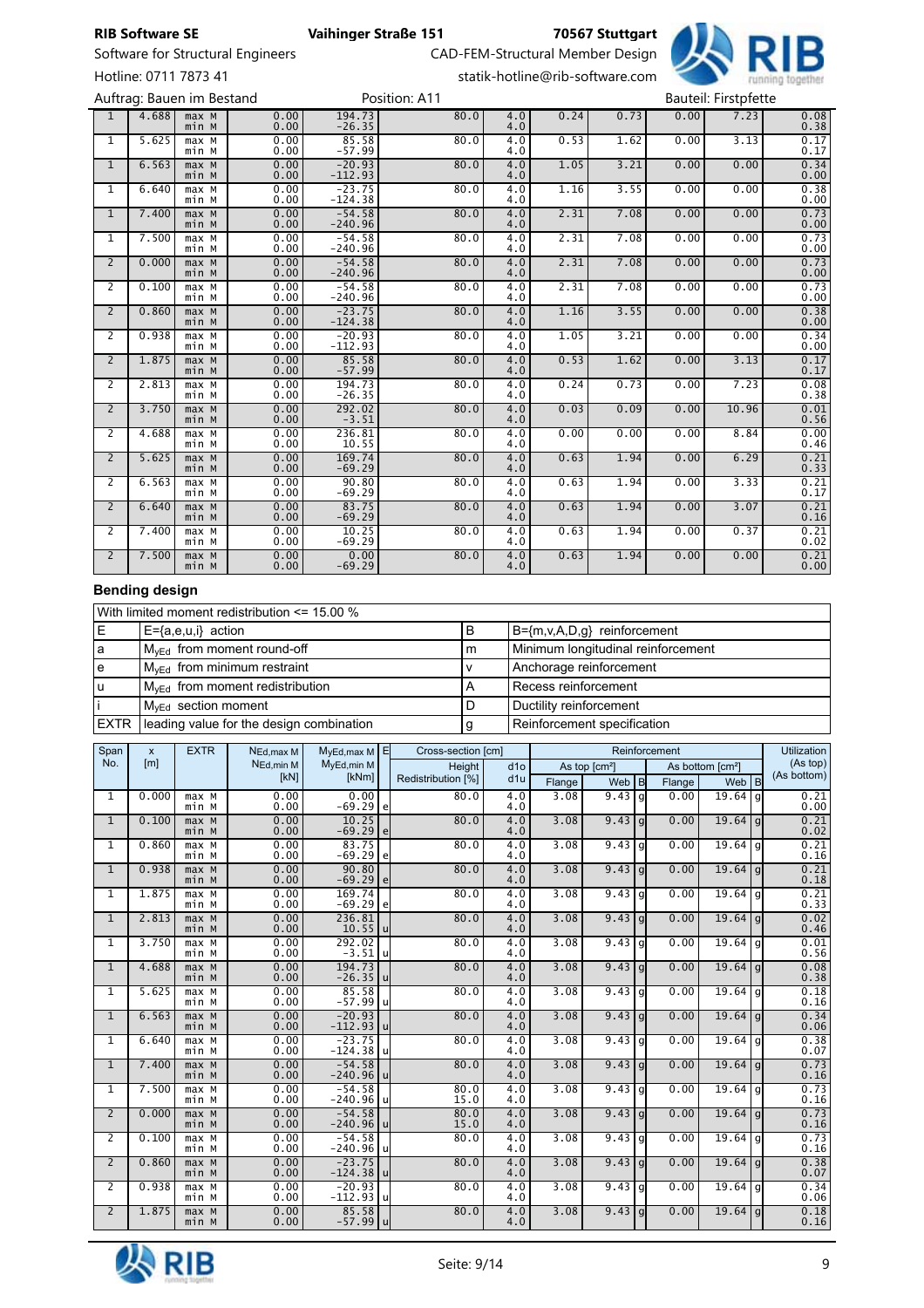Software for Structural Engineers CAD-FEM-Structural Member Design Hotline: 0711 7873 41 statik-hotline@rib-software.com

RIB Software SE Vaihinger Straße 151 70567 Stuttgart



2 2.813 | max M<br>| min M 0.00 0.00 194.73 -26.35 u  $80.0$  $\frac{4.0}{4.0}$  $3.08$  9.43 g 0.00 19.64  $0.08$ <br> $0.38$ 2 3.750 max M<br>min M 0.00 0.00 292.02 -3.51 u 80.0 4.0 4.0  $3.08$  9.43 g 0.00 19.64  $0.01$ <br> $0.56$ 2 | 4.688 | max M<br>min M 0.00 0.00 236.81 10.55 u  $80.0$  $\frac{4.0}{4.0}$  $3.08$   $9.43$  g 0.00 19.64  $\overline{0.02}$ <br>0.46 2 5.625 max M min M 0.00 0.00 169.74 -69.29 e  $80.0$  $\frac{4.0}{4.0}$  $3.08$   $9.43$  g 0.00 19.64  $0.21$ <br> $0.33$ 2 | 6.563 | max M<br>min M 0.00 0.00 90.80 80.0 4.0<br>69.29 e 80.0 4.0  $\frac{4.0}{4.0}$  $3.08$   $9.43$  g 0.00 19.64  $\frac{0.21}{0.18}$ 2 | 6.640 | max M<br>min M 0.00 0.00 83.75 80.0 4.0<br>69.29 e 80.0 4.0  $\frac{4.0}{4.0}$  $3.08$   $9.43$  g 0.00 19.64  $0.21$ <br> $0.16$ 2 7.400 max M<br>min M 0.00 0.00 10.25 -69.29 e  $80.0$  $\frac{4.0}{4.0}$  $3.08$   $9.43$   $9$   $0.00$   $19.64$   $9$   $0.21$ 2 | 7.500 | max M<br>min M 0.00 0.00  $\begin{array}{c|c} 0.00 & 80.0 & 4.0 \\ -69.29 & e & 4.0 \end{array}$  $\frac{4.0}{4.0}$  $3.08$  9.43 g 0.00 19.64  $0.21$ <br> $0.00$ Auftrag: Bauen im Bestand **Bautes Exercise Constant Constant Position: A11** Bauteil: Firstpfette

Maximum utilization: 0.73 at span / pos. = 1 / 7.400 m Analysis fulfilled.

### Shear design

With limited moment redistribution <= 15.00 %

| ١A        | l Support axis                                                | Ar                                 | Support edge                                                               |
|-----------|---------------------------------------------------------------|------------------------------------|----------------------------------------------------------------------------|
| Ar±d      | Distance d from support edge                                  |                                    | red. shear force from sinige loads close to a support                      |
| l m       | Minimum shear force reinforcement                             |                                    | Design of the shear joint decisive                                         |
| $ a_{sw}$ | Stirrup reinforcement (shear force + torsion) double<br>shear | $^{\shortparallel}$ A $_{\rm sTL}$ | Longitudinal torsion reinforcement distributed over the<br>l circumference |

| Span           | X     | Attr           | VEd   | MTd   | <b>V<sub>Rdc</sub></b> | $\theta$ | Zi   | VRdmax | T <sub>Rdmax</sub> | VTEd /                 | asmin                | a <sub>sw</sub>      |                     | AsTL               |
|----------------|-------|----------------|-------|-------|------------------------|----------|------|--------|--------------------|------------------------|----------------------|----------------------|---------------------|--------------------|
| No.            | [m]   |                | [kN]  | [kNm] | [KN]                   | [cm]     | [cm] | [kN]   | [kNm]              | <b>VT<sub>Rd</sub></b> | [cm <sup>2</sup> /m] | [cm <sup>2</sup> /m] |                     | [cm <sup>2</sup> ] |
| 1              | 0.000 | A              | 103.2 | 0.0   | 89.1                   | 18.4     | 71.0 | 543.1  | 69.9               | 0.00                   | 2.51                 | $2.51$   m           |                     | 0.00               |
| $\mathbf{1}$   | 0.100 | Ar             | 101.8 | 0.0   | 89.1                   | 18.4     | 71.0 | 543.1  | 69.9               | 0.00                   | 2.51                 | $2.51$ $m$           |                     | 0.00               |
| 1              | 0.860 | $Ar+d$         | 91.6  | 0.0   | 89.1                   | 18.4     | 71.0 | 543.1  | 69.9               | 0.00                   | 2.51                 | 2.51                 | m                   | 0.00               |
| $\mathbf{1}$   | 0.938 |                | 90.5  | 0.0   | 89.1                   | 18.4     | 71.0 | 543.1  | 69.9               | 0.00                   | 2.51                 | $2.51$   m           |                     | 0.00               |
| $\mathbf{1}$   | 1.875 |                | 77.9  | 0.0   | 89.1                   | 18.4     | 71.0 | 543.1  | 69.9               | 0.00                   | 2.51                 | $2.51$   m           |                     | 0.00               |
| $\mathbf{1}$   | 2.813 |                | 65.2  | 0.0   | 89.1                   | 18.4     | 71.0 | 543.1  | 69.9               | 0.00                   | 2.51                 | $2.51$ $m$           |                     | 0.00               |
| 1              | 3.750 |                | 55.3  | 0.0   | 89.1                   | 18.4     | 71.0 | 543.1  | 69.9               | 0.00                   | 2.51                 | 2.51                 | $\lfloor m \rfloor$ | 0.00               |
| $\mathbf{1}$   | 4.688 |                | 121.9 | 0.0   | 89.1                   | 18.4     | 71.0 | 543.1  | 69.9               | 0.00                   | 2.51                 | $2.51$   m           |                     | 0.00               |
| $\mathbf{1}$   | 5.625 |                | 134.6 | 0.0   | 89.1                   | 18.4     | 71.0 | 543.1  | 69.9               | 0.00                   | 2.51                 | 2.51                 | l ml                | 0.00               |
| $\mathbf{1}$   | 6.563 |                | 147.2 | 0.0   | 76.6                   | 18.4     | 71.0 | 543.1  | 69.9               | 0.00                   | 2.51                 | $2.51$   m           |                     | 0.00               |
| $\mathbf 1$    | 6.640 | $Ar-d$         | 148.3 | 0.0   | 76.6                   | 18.4     | 71.0 | 543.1  | 69.9               | 0.00                   | 2.51                 | 2.51                 | l ml                | 0.00               |
| $1\,$          | 7.400 | Ar             | 158.5 | 0.0   | 76.6                   | 18.4     | 71.0 | 543.1  | 69.9               | 0.00                   | 2.51                 | $2.51$ $m$           |                     | 0.00               |
| 1              | 7.500 | A              | 159.9 | 0.0   | 76.6                   | 18.4     | 71.0 | 543.1  | 69.9               | 0.00                   | 2.51                 | 2.51                 | l ml                | 0.00               |
| $\overline{2}$ | 0.000 | $\overline{A}$ | 159.9 | 0.0   | 76.6                   | 18.4     | 71.0 | 543.1  | 69.9               | 0.00                   | 2.51                 | $2.51$ $m$           |                     | 0.00               |
| $\overline{c}$ | 0.100 | Ar             | 158.5 | 0.0   | 76.6                   | 18.4     | 71.0 | 543.1  | 69.9               | 0.00                   | 2.51                 | $2.51$   m           |                     | 0.00               |
| $\overline{2}$ | 0.860 | $Ar+d$         | 148.3 | 0.0   | 76.6                   | 18.4     | 71.0 | 543.1  | 69.9               | 0.00                   | 2.51                 | $2.51$   m           |                     | 0.00               |
| 2              | 0.938 |                | 147.2 | 0.0   | 76.6                   | 18.4     | 71.0 | 543.1  | 69.9               | 0.00                   | 2.51                 | 2.51                 | m                   | 0.00               |
| $\overline{2}$ | 1.875 |                | 134.6 | 0.0   | 89.1                   | 18.4     | 71.0 | 543.1  | 69.9               | 0.00                   | 2.51                 | $2.51$   m           |                     | 0.00               |
| 2              | 2.813 |                | 121.9 | 0.0   | 89.1                   | 18.4     | 71.0 | 543.1  | 69.9               | 0.00                   | 2.51                 | $2.51$   m           |                     | 0.00               |
| $\overline{2}$ | 3.750 |                | 109.3 | 0.0   | 89.1                   | 18.4     | 71.0 | 543.1  | 69.9               | 0.00                   | 2.51                 | $2.51$   m           |                     | 0.00               |
| $\overline{2}$ | 4.688 |                | 65.2  | 0.0   | 89.1                   | 18.4     | 71.0 | 543.1  | 69.9               | 0.00                   | 2.51                 | $2.51$ $m$           |                     | 0.00               |
| $\overline{2}$ | 5.625 |                | 77.9  | 0.0   | 89.1                   | 18.4     | 71.0 | 543.1  | 69.9               | 0.00                   | 2.51                 | $2.51$   m           |                     | 0.00               |
| $\overline{2}$ | 6.563 |                | 90.5  | 0.0   | 89.1                   | 18.4     | 71.0 | 543.1  | 69.9               | 0.00                   | 2.51                 | $2.51$ $m$           |                     | 0.00               |
| $\overline{2}$ | 6.640 | $Ar-d$         | 91.6  | 0.0   | 89.1                   | 18.4     | 71.0 | 543.1  | 69.9               | 0.00                   | 2.51                 | $2.51$   m           |                     | 0.00               |
| $\overline{2}$ | 7.400 | Ar             | 101.8 | 0.0   | 89.1                   | 18.4     | 71.0 | 543.1  | 69.9               | 0.00                   | 2.51                 | 2.51                 | $\mathsf{Im}$       | 0.00               |
| $\overline{2}$ | 7.500 | Α              | 103.2 | 0.0   | 89.1                   | 18.4     | 71.0 | 543.1  | 69.9               | 0.00                   | 2.51                 | $2.51$ $m$           |                     | 0.00               |

#### Maximum utilization: 0.76 at span / pos. = 1 / 7.500 m Analysis fulfilled.

#### Flange connecting reinforcement

| $A_{c}$            |                                                                                 | effective flange area   |                                                         |            | hf              |       | Flange thickness at the connection                                               |                                |                             |  |  |  |
|--------------------|---------------------------------------------------------------------------------|-------------------------|---------------------------------------------------------|------------|-----------------|-------|----------------------------------------------------------------------------------|--------------------------------|-----------------------------|--|--|--|
| $b_f/b$            |                                                                                 | Flange width/Slab width |                                                         |            | V <sub>Ed</sub> |       | Longitudinal shear stress at the connection ( $\Delta F_d$ /<br>$(h_f \Delta x)$ |                                |                             |  |  |  |
| $\Delta F_{\rm d}$ | of $\Delta x$                                                                   |                         | Longitudinal force margin in the flange over the length |            | VRdmax          |       | adm. strut stress                                                                |                                |                             |  |  |  |
| Δх                 | Half distance moment zero point / maximum<br>Tension flange in condition I<br>z |                         |                                                         |            |                 |       |                                                                                  |                                |                             |  |  |  |
| Span<br>No.        | x<br>[m]                                                                        | Pos.                    | $A_{C}$<br>$\left[\text{m}^2\right]$                    | hf<br>[cm] |                 | bf/b  | <b>VEd</b><br>[kN/m <sup>2</sup> ]                                               | VRdmax<br>[kN/m <sup>2</sup> ] | asf<br>[cm <sup>2</sup> /m] |  |  |  |
| 1                  | 0.000                                                                           | TF-le                   | 0.0450                                                  | 15.0       |                 | 0.333 | 277.5                                                                            | 4180.3                         | 0.95                        |  |  |  |
|                    |                                                                                 | $TF-ri$                 | 0.0450                                                  | 15.0       |                 | 0.333 | 277.5                                                                            | 4180.3                         | 0.95                        |  |  |  |
| 1                  | 0.100                                                                           | $TF-1e$                 | 0.0450                                                  | 15.0       |                 | 0.333 | 277.5                                                                            | 4180.3                         | 0.95                        |  |  |  |
|                    |                                                                                 | TF-ri                   | 0.0450                                                  | 15.0       |                 | 0.333 | 277.5                                                                            | 4180.3                         | 0.95                        |  |  |  |
| 1                  | 0.860                                                                           | $TF-1e$                 | 0.0450                                                  | 15.0       |                 | 0.333 | 277.5                                                                            | 4180.3                         | 0.95                        |  |  |  |
|                    |                                                                                 | $TF-ri$                 | 0.0450                                                  | 15.0       |                 | 0.333 | 277.5                                                                            | 4180.3                         | 0.95                        |  |  |  |
| 1                  | 0.938                                                                           | $TF-1e$                 | 0.0450                                                  | 15.0       |                 | 0.333 | 277.5                                                                            | 4180.3                         | 0.95                        |  |  |  |
|                    |                                                                                 | $TF-ri$                 | 0.0450                                                  | 15.0       |                 | 0.333 | 277.5                                                                            | 4180.3                         | 0.95                        |  |  |  |
| 1                  | 1.875                                                                           | $TF-1e$                 | 0.0450                                                  | 15.0       |                 | 0.333 | 224.7                                                                            | 4180.3                         | 0.77                        |  |  |  |
|                    |                                                                                 | $TF-ri$                 | 0.0450                                                  | 15.0       |                 | 0.333 | 224.7                                                                            | 4180.3                         | 0.77                        |  |  |  |
| 1                  | 2.813                                                                           | $TF-1e$                 | 0.0450                                                  | 15.0       |                 | 0.333 | 224.7                                                                            | 4180.3                         | 0.77                        |  |  |  |
|                    |                                                                                 | TF-ri                   | 0.0450                                                  | 15.0       |                 | 0.333 | 224.7                                                                            | 4180.3                         | 0.77                        |  |  |  |

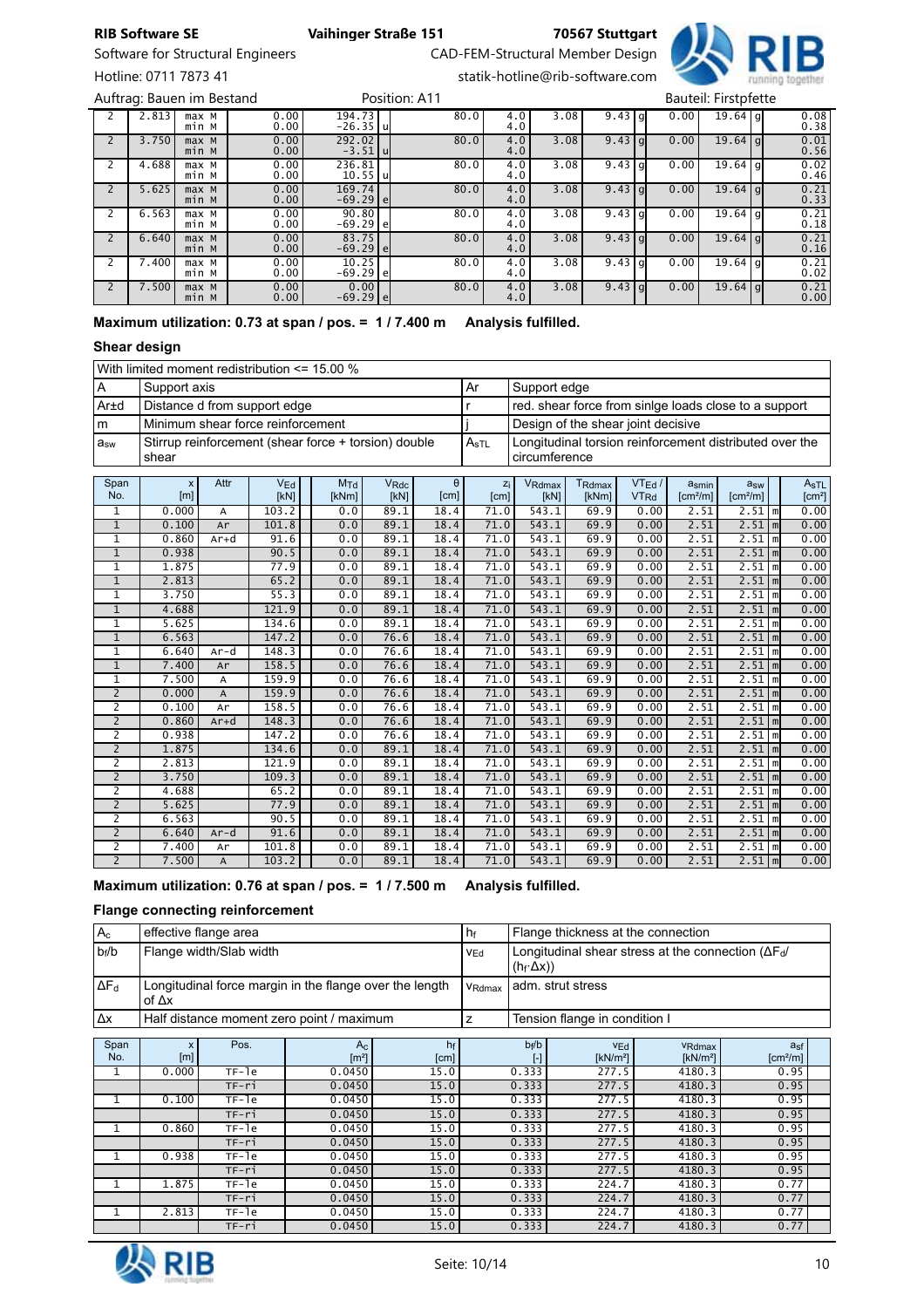

Software for Structural Engineers **CAD-FEM-Structural Member Design** Hotline: 0711 7873 41 statik-hotline@rib-software.com

Auftrag: Bauen im Bestand **Position: A11** Bauteil: First Position: A11

|                |       | Aurtiag. Dauen ini bestang |        | <b>FUSILIUII. AII</b> |       |       |        | Dautell. Filstpiette |                |
|----------------|-------|----------------------------|--------|-----------------------|-------|-------|--------|----------------------|----------------|
| $\overline{1}$ | 3.750 | $TF-1e$                    | 0.0450 | 15.0                  | 0.333 | 267.5 | 4180.3 | 0.92                 |                |
|                |       | $TF-ri$                    | 0.0450 | 15.0                  | 0.333 | 267.5 | 4180.3 | 0.92                 |                |
| $\mathbf{1}$   | 4.688 | $TF-1e$                    | 0.0450 | 15.0                  | 0.333 | 321.0 | 4180.3 | 1.10                 |                |
|                |       | $TF-ri$                    | 0.0450 | 15.0                  | 0.333 | 321.0 | 4180.3 | 1.10                 |                |
| $\mathbf{1}$   | 5.625 | $TF-1e$                    | 0.0450 | 15.0                  | 0.333 | 321.0 | 4180.3 | 1.10                 |                |
|                |       | $TF-ri$                    | 0.0450 | 15.0                  | 0.333 | 321.0 | 4180.3 | 1.10                 |                |
| 1              | 6.563 | $TF-1e$                    | 0.0428 | 15.0                  | 0.123 | 169.9 | 4250.0 | 0.70                 | $\mathsf{z}$   |
|                |       | $TF-ri$                    | 0.0428 | 15.0                  | 0.123 | 169.9 | 4250.0 | $0.70$ z             |                |
| 1              | 6.640 | $TF-1e$                    | 0.0428 | 15.0                  | 0.123 | 184.5 | 4250.0 | 0.76                 | $\mathbb{Z}$   |
|                |       | $TF-ri$                    | 0.0428 | 15.0                  | 0.123 | 184.5 | 4250.0 | $0.76$ z             |                |
| $\mathbf{1}$   | 7.400 | $TF-1e$                    | 0.0428 | 15.0                  | 0.123 | 184.5 | 4250.0 | 0.76                 | Z              |
|                |       | $TF-ri$                    | 0.0428 | 15.0                  | 0.123 | 184.5 | 4250.0 | $0.76$ $z$           |                |
| 1              | 7.500 | $TF-1e$                    | 0.0428 | 15.0                  | 0.123 | 184.5 | 4250.0 | 0.76                 | z              |
|                |       | $TF-ri$                    | 0.0428 | 15.0                  | 0.123 | 184.5 | 4250.0 | $0.76$ z             |                |
| 2              | 0.000 | $TF-1e$                    | 0.0428 | 15.0                  | 0.123 | 184.5 | 4250.0 | 0.76                 | $\mathbb{Z}$   |
|                |       | $TF-ri$                    | 0.0428 | 15.0                  | 0.123 | 184.5 | 4250.0 | $0.76$ z             |                |
| $\overline{2}$ | 0.100 | $TF-1e$                    | 0.0428 | 15.0                  | 0.123 | 184.5 | 4250.0 | 0.76                 | Z              |
|                |       | TF-ri                      | 0.0428 | 15.0                  | 0.123 | 184.5 | 4250.0 | $0.76$ z             |                |
| $\overline{2}$ | 0.860 | $TF-1e$                    | 0.0428 | 15.0                  | 0.123 | 184.5 | 4250.0 | 0.76                 | Z              |
|                |       | $TF-ri$                    | 0.0428 | 15.0                  | 0.123 | 184.5 | 4250.0 | $0.76$ $z$           |                |
| $\overline{2}$ | 0.938 | $TF-1e$                    | 0.0428 | 15.0                  | 0.123 | 169.9 | 4250.0 | 0.70                 | $\mathbb{Z}$   |
|                |       | $TF-ri$                    | 0.0428 | 15.0                  | 0.123 | 169.9 | 4250.0 | 0.70                 | $\overline{z}$ |
| $\overline{2}$ | 1.875 | $TF-1e$                    | 0.0450 | 15.0                  | 0.333 | 321.0 | 4180.3 | 1.10                 |                |
|                |       | $TF-ri$                    | 0.0450 | 15.0                  | 0.333 | 321.0 | 4180.3 | 1.10                 |                |
| 2              | 2.813 | $TF-1e$                    | 0.0450 | 15.0                  | 0.333 | 321.0 | 4180.3 | 1.10                 |                |
|                |       | $TF-ri$                    | 0.0450 | 15.0                  | 0.333 | 321.0 | 4180.3 | 1.10                 |                |
| $\overline{2}$ | 3.750 | $TF-1e$                    | 0.0450 | 15.0                  | 0.333 | 267.5 | 4180.3 | 0.92                 |                |
|                |       | $TF-ri$                    | 0.0450 | 15.0                  | 0.333 | 267.5 | 4180.3 | 0.92                 |                |
| $\overline{2}$ | 4.688 | $TF-1e$                    | 0.0450 | 15.0                  | 0.333 | 224.7 | 4180.3 | 0.77                 |                |
|                |       | $TF-ri$                    | 0.0450 | 15.0                  | 0.333 | 224.7 | 4180.3 | 0.77                 |                |
| $\overline{2}$ | 5.625 | $TF-1e$                    | 0.0450 | 15.0                  | 0.333 | 224.7 | 4180.3 | 0.77                 |                |
|                |       | TF-ri                      | 0.0450 | 15.0                  | 0.333 | 224.7 | 4180.3 | 0.77                 |                |
| $\overline{2}$ | 6.563 | $TF-1e$                    | 0.0450 | 15.0                  | 0.333 | 277.5 | 4180.3 | 0.95                 |                |
|                |       | $TF-ri$                    | 0.0450 | 15.0                  | 0.333 | 277.5 | 4180.3 | 0.95                 |                |
| $\overline{2}$ | 6.640 | $TF-1e$                    | 0.0450 | 15.0                  | 0.333 | 277.5 | 4180.3 | 0.95                 |                |
|                |       | TF-ri                      | 0.0450 | 15.0                  | 0.333 | 277.5 | 4180.3 | 0.95                 |                |
| $\overline{2}$ | 7.400 | $TF-1e$                    | 0.0450 | 15.0                  | 0.333 | 277.5 | 4180.3 | 0.95                 |                |
|                |       | $TF-ri$                    | 0.0450 | 15.0                  | 0.333 | 277.5 | 4180.3 | 0.95                 |                |
| 2              | 7.500 | TF-1e                      | 0.0450 | 15.0                  | 0.333 | 277.5 | 4180.3 | 0.95                 |                |
|                |       | $TF-ri$                    | 0.0450 | 15.0                  | 0.333 | 277.5 | 4180.3 | 0.95                 |                |

Maximum utilization: 0.55 at span / pos. = 1 / 5.625 m Analysis fulfilled.

#### Tabular fire protection

| Analysis for beams predominantly under bending according to table 5.5/5.6 or 5.7<br>as well as uniaxially strained slabs according to table 5.8 |                                                                                                       |                                                                                            |                                                                                                                                                                                                                                                                                          |  |  |  |  |  |  |  |  |
|-------------------------------------------------------------------------------------------------------------------------------------------------|-------------------------------------------------------------------------------------------------------|--------------------------------------------------------------------------------------------|------------------------------------------------------------------------------------------------------------------------------------------------------------------------------------------------------------------------------------------------------------------------------------------|--|--|--|--|--|--|--|--|
| System<br>Fire resistance class<br>Flame application<br>As, prov / As, req<br>Web class<br>Ufi                                                  | static indeterminate<br>R <sub>60</sub><br>trilateral<br>1.10<br><b>WC</b><br>$M_{Edtext{fi}}/M_{Ed}$ | $T_{\rm crit}$<br>$b_w$<br>$h_{w,min}$<br>$b_{\text{min}}$<br>a <sub>min</sub><br>$a_{sd}$ | critical reinforcing steel temperature<br>min beam width - neutral axis cross-section<br>min beam height<br>min beam width - neutral axis reinforcement<br>min axis distance of neutral axis to tension<br>reinforcement<br>min lateral axis distance with single-layer<br>reinforcement |  |  |  |  |  |  |  |  |

| Span / | μ <sub>fi</sub> | l crit     | $b_w$ [cm] |      |       |                        | $b_{\min}$ [cm]<br>$h_{w,min}$ [cm] |       | $a_{\min}$ [cm]   |      | $a_{sd}$ | Util-  |
|--------|-----------------|------------|------------|------|-------|------------------------|-------------------------------------|-------|-------------------|------|----------|--------|
| Column |                 | <b>ro</b>  | exis.      | reg  | exis. | reg                    | exis.                               | rea l | exis.             | rea  | [cm]     | zation |
| A      | .59<br>0        | 532<br>.05 | 30.00      | 9.00 | 80.00 | 00<br>12.              | 30.00                               | 14.00 | $.00 \cdot$<br>4. | 1.00 | 1.68     | 0.47   |
|        | .59'<br>0       | .05<br>532 | 30.00      | 9.00 | 80.00 | 00 <sup>°</sup><br>12. | 30.00                               | 14.00 | 4.00              | 1.00 | 1.68     | 0.47   |
| в      | 0.71            | 505.59     | 30.00      | 9.00 | 80.00 | 00<br>12.              | 30.00                               | 14.00 | 4.00              | 1.00 | 1.94     | 0.47   |
|        | .71<br>0        | 505.59     | 30.00      | 9.00 | 80.00 | $00\,$<br>12.          | 30.00                               | 14.00 | 4.00              | 1.00 | 1.94     | 0.47   |
|        | .59             | .05<br>532 | 30.00      | 9.00 | 80.00 | 00<br>12               | 30.00                               | 14.00 | 4.00              | 1.00 | 1.68     | 0.47   |

### Maximum utilization: 0.47 in span 1 Analysis fulfilled.

### Limitation of the deflection

| Method                                                                                                                                                                    | Deformations condition II according to Krüger-Mertzsch                                            |  |                                                                |  |  |  |                                                                              |  |  |  |  |  |
|---------------------------------------------------------------------------------------------------------------------------------------------------------------------------|---------------------------------------------------------------------------------------------------|--|----------------------------------------------------------------|--|--|--|------------------------------------------------------------------------------|--|--|--|--|--|
| Point in time<br>Creep coefficient                                                                                                                                        |                                                                                                   |  | t∞ = 36500 d<br>$t_1 = 28$ d<br>$\phi = 1.13$<br>$\phi = 3.74$ |  |  |  | $E_{cm}$ = 24900 N/mm <sup>2</sup><br>$f_{\text{ctm}} = 2.20 \text{ N/mm}^2$ |  |  |  |  |  |
| Shrinkage value                                                                                                                                                           |                                                                                                   |  | $\epsilon_{cs}$ = -9.5e-05<br>$\epsilon_{cs}$ = -66.8e-05      |  |  |  |                                                                              |  |  |  |  |  |
|                                                                                                                                                                           | Calculation of the sagging / deflection is carried for quasi-permanent CoA and required As-values |  |                                                                |  |  |  |                                                                              |  |  |  |  |  |
| $I_{\text{eff}}/248$                                                                                                                                                      |                                                                                                   |  | admissible deflection - span                                   |  |  |  |                                                                              |  |  |  |  |  |
| I <sub>eff</sub> /500                                                                                                                                                     |                                                                                                   |  | admissible deflection - span $(t_{\infty} - t_1)$              |  |  |  |                                                                              |  |  |  |  |  |
| admissible deflection - lever arm<br>$I_{\text{eff}}/100$                                                                                                                 |                                                                                                   |  |                                                                |  |  |  |                                                                              |  |  |  |  |  |
|                                                                                                                                                                           |                                                                                                   |  |                                                                |  |  |  |                                                                              |  |  |  |  |  |
| $I_{\text{eff}}$ /500<br>Span<br>min w <sub>  </sub><br>$I_{\text{eff}}/W$<br>min w <sub>1</sub><br>Time<br>$max w_{\parallel}$<br>max w <sub>1</sub><br>$I_{\text{eff}}$ |                                                                                                   |  |                                                                |  |  |  | <b>IAB</b>                                                                   |  |  |  |  |  |

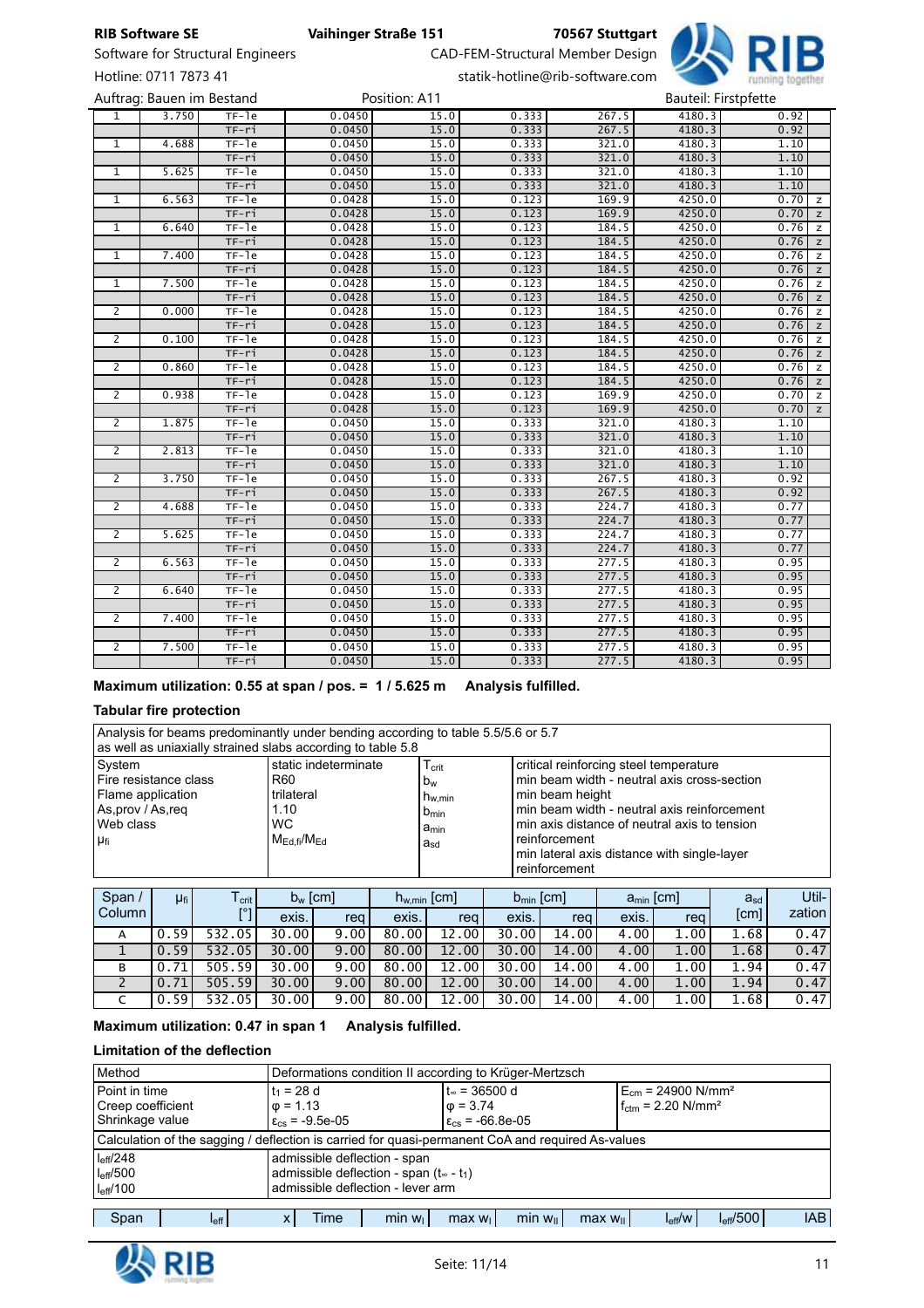Software for Structural Engineers CAD-FEM-Structural Member Design Hotline: 0711 7873 41 statik-hotline@rib-software.com

No. | [m]| [m]| | [mm]| [mm]| [mm]| [mm]| [-]| [mm]| [-] 1 7.500 3.750 3.750 3.750  $t_1$ t∞ t<sup>∞</sup> - t1 0.0 0.7 1.4 2.1 2.2 -0.1 -0.6 4.1 7.3 7.4 1849 1029  $1012$  15.0 0.13 0.24 0.49 2 7.500 3.750 3.750 3.750  $t<sub>1</sub>$ t∞ t<sup>∞</sup> - t1 0.0 0.7 1.4 2.1 2.2 -0.1 -0.6 4.1 7.3 7.4 1849 1029 15.0 0.13 0.24 0.49 Auftrag: Bauen im Bestand **Bauteil: Firstpfette** Position: A11 Bauteil: Firstpfette

## Maximum utilization: 0.49 at span / pos. = 1 / 3.750 m Analysis fulfilled.

*Deflection t1 in condition I [mm]*



#### *Deflection t*∞ *in condition I [mm]*



#### *Deflection* Δ*t in condition I [mm]*



#### *Deflection t1 in condition II [mm]*



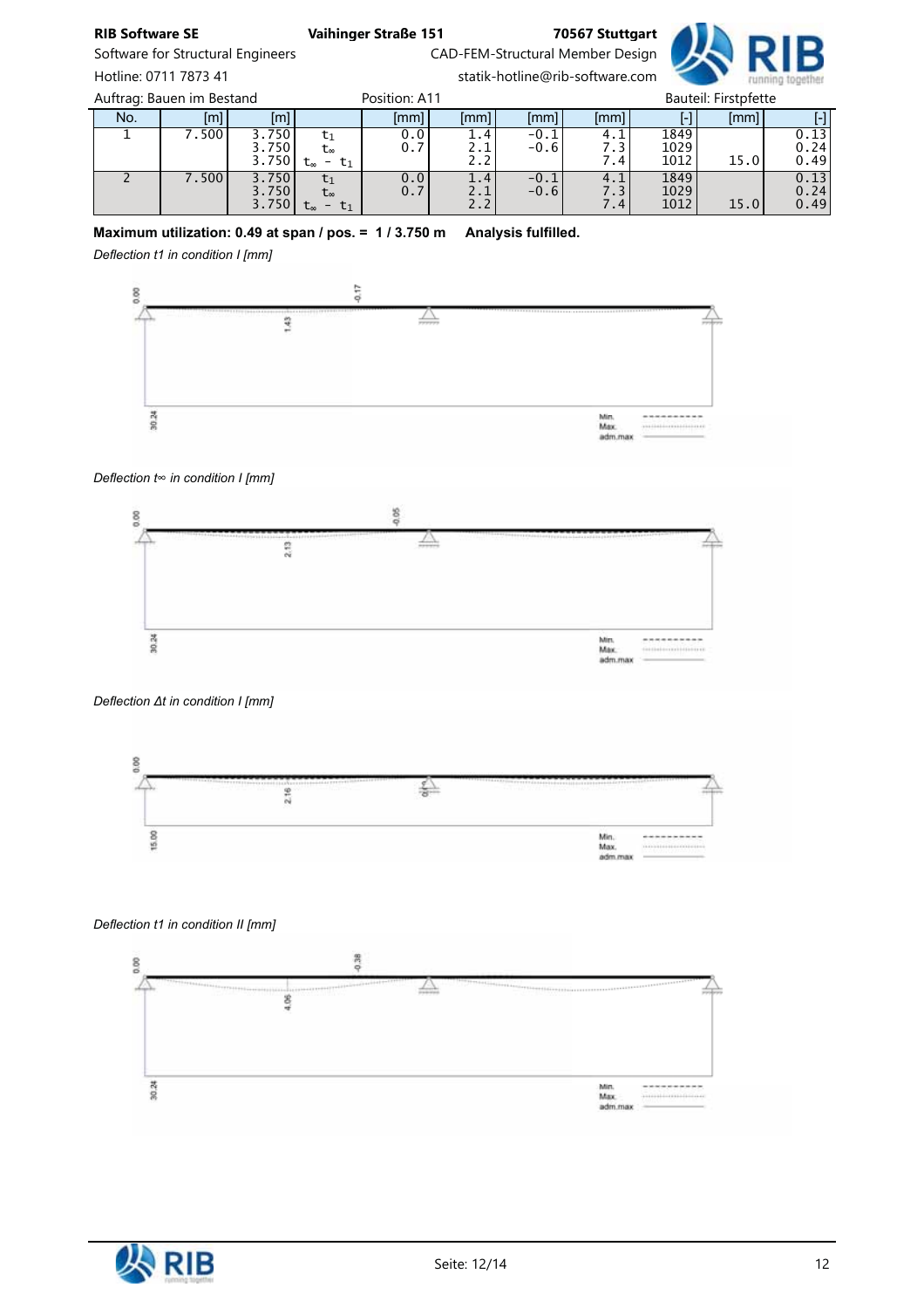

#### *Deflection* Δ*t in condition II [mm]*



## **Summary**

### Analysis summary

|                                                      | Structural analysis of continuous beam with linear eleastic stress resultant calculation and limited moment redistribution $\leq$ |               |
|------------------------------------------------------|-----------------------------------------------------------------------------------------------------------------------------------|---------------|
| $15.00\%$                                            |                                                                                                                                   |               |
| $\overline{R}$ Design association to DIN 1015 1:2009 | Conoral building conotruction                                                                                                     | Dofurbiohmont |

| Design according to DIN 1045-1:2008 |           | General building construction                  |           | Refurbishment         |          |
|-------------------------------------|-----------|------------------------------------------------|-----------|-----------------------|----------|
| <b>ULS</b>                          | Analysis  | <b>SLS</b>                                     | Analysis  | <b>FLS</b>            | Analysis |
| Announcement behavior               | yes       | Decompression                                  | w/o ana.  | Fatigue - bending     | w/o ana. |
| Bending bearing capacity            | fulfilled | Limitation of the crack width $ w\rangle$ ana. |           | Fatique - shear force | w/o ana. |
| Shear loading capacity              | fulfilled | Limitation of the stresses                     | w/o ana.  |                       |          |
| Shear joint loading capacity        | w/o ana.  | Limitation of the<br>deformations              | fulfilled |                       |          |
| Structural fire protection          | fulfilled |                                                |           |                       |          |
| <b>Notches</b>                      | fulfilled |                                                |           |                       |          |
|                                     |           |                                                |           |                       |          |

### Utilization levels

| (B)<br>(F)     |         | Bending bearing capacity<br>(D)<br>Strut bearing capacity<br>Structural fire protection<br>(Z) |      |      | Load bearing capacity of the diagonal tie |
|----------------|---------|------------------------------------------------------------------------------------------------|------|------|-------------------------------------------|
|                |         |                                                                                                |      |      |                                           |
| Span no.       | $x$ [m] | (B)                                                                                            | (D)  | (Z)  | (F)                                       |
|                | 0.000   | 0.21                                                                                           | 0.19 | 0.47 | 0.47                                      |
| 1              | 0.100   | 0.21                                                                                           | 0.19 | 0.47 | 0.47                                      |
| 1              | 0.860   | 0.21                                                                                           | 0.17 | 0.47 | 0.47                                      |
| 1              | 0.938   | 0.21                                                                                           | 0.17 | 0.47 | 0.47                                      |
| 1              | 1.875   | 0.33                                                                                           | 0.14 | 0.38 | 0.47                                      |
| 1              | 2.813   | 0.46                                                                                           | 0.12 | 0.38 | 0.47                                      |
| 1              | 3.750   | 0.56                                                                                           | 0.10 | 0.37 | 0.47                                      |
| 1              | 4.688   | 0.38                                                                                           | 0.22 | 0.62 | 0.47                                      |
| 1              | 5.625   | 0.18                                                                                           | 0.25 | 0.69 | 0.47                                      |
| 1              | 6.563   | 0.34                                                                                           | 0.27 | 0.75 | 0.47                                      |
| 1              | 6.640   | 0.38                                                                                           | 0.27 | 0.76 | 0.47                                      |
| 1              | 7.400   | 0.73                                                                                           | 0.29 | 0.76 | 0.47                                      |
| 1              | 7.500   | 0.73                                                                                           | 0.29 | 0.76 | 0.47                                      |
| $\overline{2}$ | 0.000   | 0.73                                                                                           | 0.29 | 0.76 | 0.47                                      |
| $\overline{2}$ | 0.100   | 0.73                                                                                           | 0.29 | 0.76 | 0.47                                      |
| $\overline{2}$ | 0.860   | 0.38                                                                                           | 0.27 | 0.76 | 0.47                                      |
| 2              | 0.938   | 0.34                                                                                           | 0.27 | 0.75 | 0.47                                      |
| 2              | 1.875   | 0.18                                                                                           | 0.25 | 0.69 | 0.47                                      |
| 2              | 2.813   | 0.38                                                                                           | 0.22 | 0.62 | 0.47                                      |